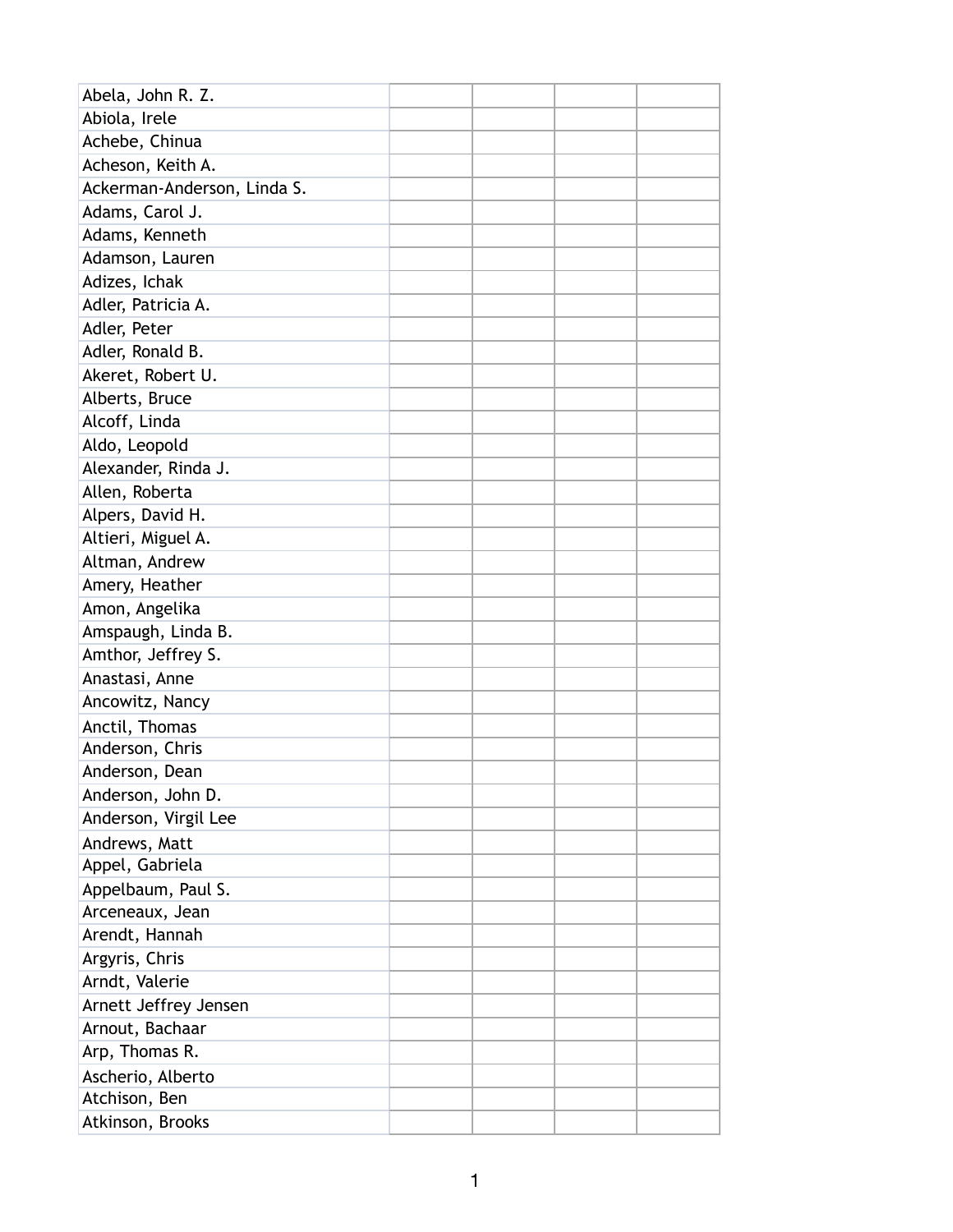| Audi, Robert           |  |  |
|------------------------|--|--|
| Auger, Julie           |  |  |
| Auster, Paul           |  |  |
| Avery, Arthur C.       |  |  |
| Avery, Thomas Eugene   |  |  |
| Axtell, Roger E.       |  |  |
| Azar, Betty            |  |  |
| Babbitt, Natalie       |  |  |
| Bacher, Hans           |  |  |
| Bailey, Alton Edward   |  |  |
| Baltimore, David       |  |  |
| Bander, Robert G.      |  |  |
| Bandy, William D.      |  |  |
| Banerjee Abhijit V.    |  |  |
| Barber, Barrington     |  |  |
| Barbour, Michael       |  |  |
| Barclay, Scott         |  |  |
| Barker, Richard M.     |  |  |
| Barnett, Michael       |  |  |
| Barrett, Terry         |  |  |
| Barstow, Elizabeth A.  |  |  |
| Barthelme, Donald      |  |  |
| Bass-Haugen, Julie     |  |  |
| Bates, Barbara         |  |  |
| Bates, Elizabeth       |  |  |
| Batshaw, Mark L.       |  |  |
| Baum, Carolyn Manville |  |  |
| Baum, David H.         |  |  |
| Bauman, Richard        |  |  |
| Bausch, Richard        |  |  |
| Bayazitoglu, Yildiz    |  |  |
| Baym, Nina             |  |  |
| Beale, Ruby L.         |  |  |
| Bearden, William       |  |  |
| Beauchamp, Tom         |  |  |
| Bechtel, Peter J.      |  |  |
| Beck, Christina S.     |  |  |
| Becker, Carolyn Black  |  |  |
| Becker, Howard S.      |  |  |
| Becker, Sharon         |  |  |
| Beech, Donna           |  |  |
| Béhague, Gérard        |  |  |
| Bejan, Adrian          |  |  |
| Belar, Cynthia D.      |  |  |
| Bellow, Saul           |  |  |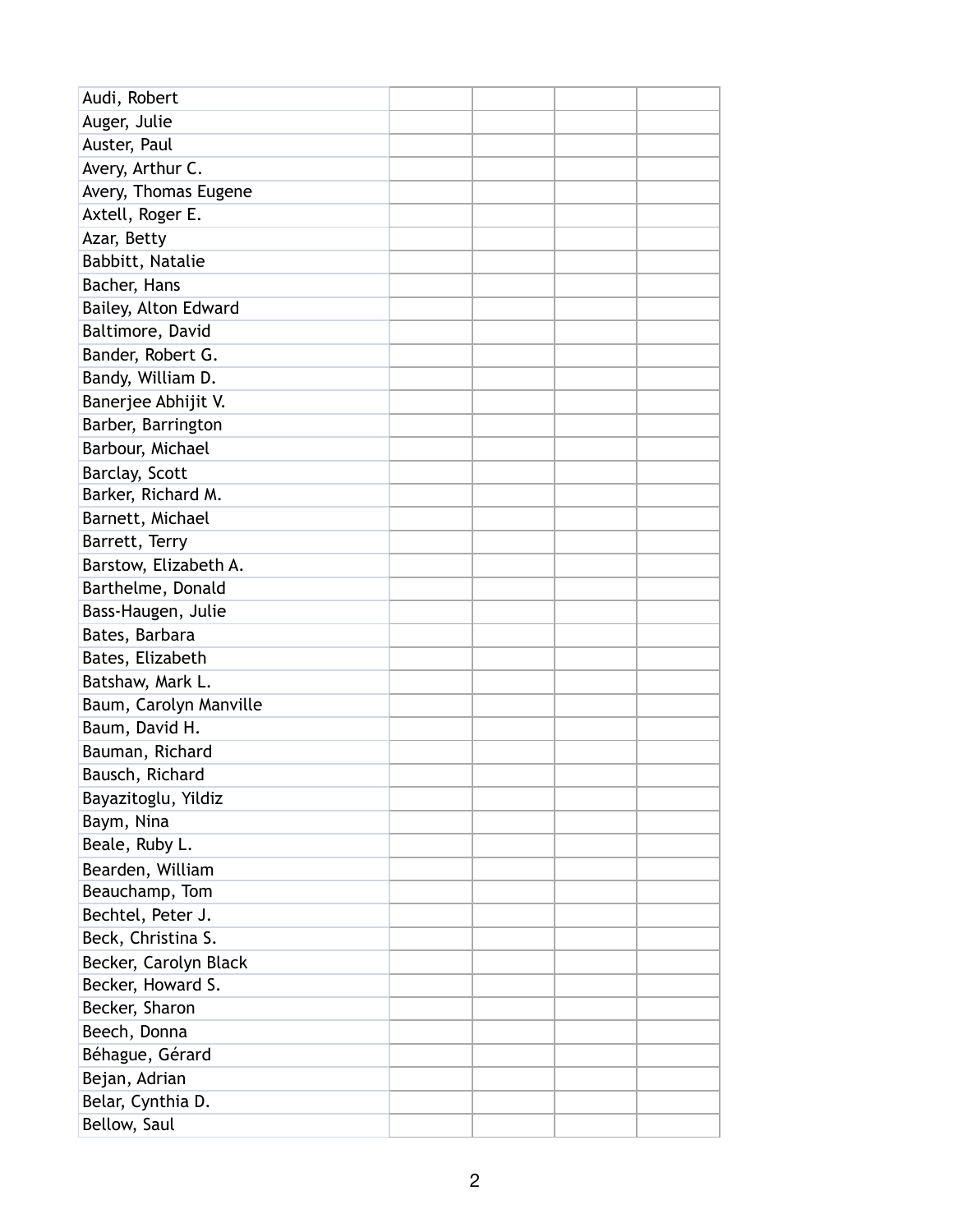| Benner, Chris           |  |  |
|-------------------------|--|--|
| Bennett-Goleman, Tara   |  |  |
| Benson, Kurt            |  |  |
| Berg Insoo, Kim         |  |  |
| Bergdoll, Barry         |  |  |
| Berger, Suzanne         |  |  |
| Bergin, Tiffany         |  |  |
| Berk, Arnold            |  |  |
| Berlant, Lauren         |  |  |
| Bernard, Harvey Russell |  |  |
| Bernard, Janine M.      |  |  |
| Berne, Robert M.        |  |  |
| Bernoff, Josh           |  |  |
| Bertalanffy, Ludwig Von |  |  |
| Bertoti, Dolores B.     |  |  |
| Berven, Norman L.       |  |  |
| Bettelheim, Bruno       |  |  |
| Bhappu, Roshan B.       |  |  |
| Bhatia, Tej K.          |  |  |
| Bickley, Lynn S.        |  |  |
| Bierce, Ambrose         |  |  |
| Biklen, Sari Knopp      |  |  |
| Bilby, Kenneth M.       |  |  |
| Bird, Robert Byron      |  |  |
| Biswas-Diener, Robert   |  |  |
| Blair, Johnny           |  |  |
| Blaise, Clark           |  |  |
| Blanchard, Olivier      |  |  |
| Blinder, Alan S.        |  |  |
| Bloch, John W.          |  |  |
| Bloom, Arnold Jeffrey   |  |  |
| Blume, Judy             |  |  |
| Bobak, Irene M.         |  |  |
| Bodansky, Daniel        |  |  |
| Bogdan, Robert C.       |  |  |
| Boggs, Stephen R.       |  |  |
| Bohn, Hinrich L.        |  |  |
| Bolt, Bruce             |  |  |
| Bone, Jesse F.          |  |  |
| Bordwell, David         |  |  |
| Borenstein, Michael     |  |  |
| Borg, Marcus J.         |  |  |
| Bourgeois, Louise       |  |  |
| Bourne, Lyle Eugene     |  |  |
| Boushey, Gail           |  |  |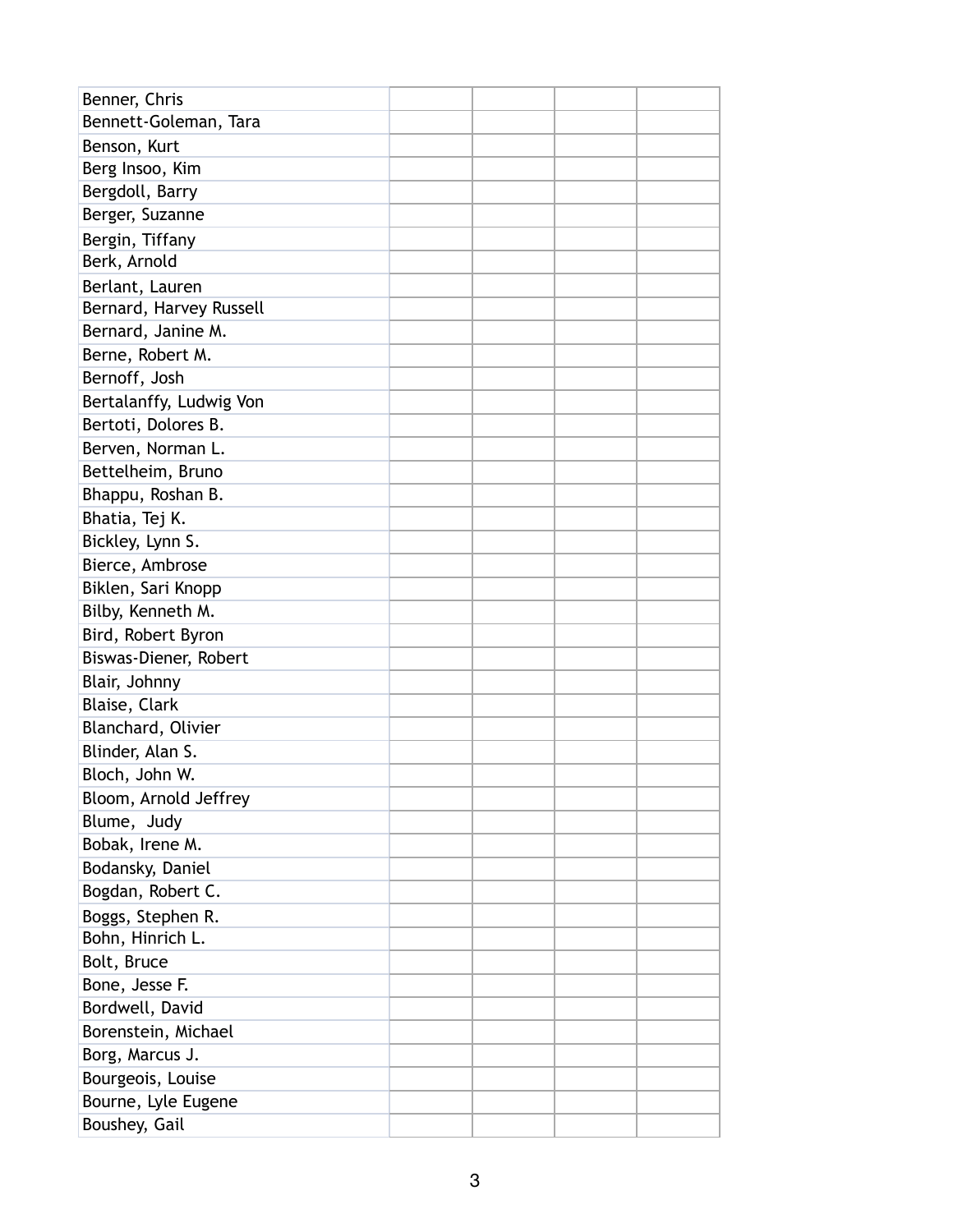| Boyatzis, Richard       |  |  |
|-------------------------|--|--|
| Boyatzis, Smith         |  |  |
| Boyer, Bret A           |  |  |
| Boyt Schell, Barbara A. |  |  |
| Brabender, Virginia     |  |  |
| Bradley, Adam           |  |  |
| Brannon, Linda          |  |  |
| Bratman, Michael        |  |  |
| Breman, Joel G.         |  |  |
| Brennan, Geoffrey       |  |  |
| Bretscher, Anthony      |  |  |
| Brett, Drake            |  |  |
| Briar-Lawson, Katharine |  |  |
| Briggs, Charles A.      |  |  |
| Brown, Dee Alexander    |  |  |
| Brown, Douglas M.       |  |  |
| Brown, Francis          |  |  |
| Brown, Genevieve        |  |  |
| Brown, H. Douglas       |  |  |
| Brown, James Dean       |  |  |
| Brown, Michael F.       |  |  |
| Brown, Raymond Edward   |  |  |
| Bruner, Jérome          |  |  |
| Brunnstrom Signe, Anna  |  |  |
| Brush, Stephen G.       |  |  |
| Bryant, Garth           |  |  |
| Bryson, John M.         |  |  |
| Buell, Lawrence         |  |  |
| Buhler, James           |  |  |
| Bukato, Danuta          |  |  |
| Buller, David B.        |  |  |
| Bullock, Richard C.     |  |  |
| Burbank, Jane           |  |  |
| Buresh, Bernice         |  |  |
| Burgoon, Judee K.       |  |  |
| Burkhart, Harold E      |  |  |
| Burlingame, Jon         |  |  |
| Burns, David D.         |  |  |
| Burns, Nancy            |  |  |
| Burton, Franklin L.     |  |  |
| Bush, Shane             |  |  |
| Buss, David M.          |  |  |
| Butler, Judith          |  |  |
| Byers-Connon, Sue       |  |  |
| Bynum, Terrell Ward     |  |  |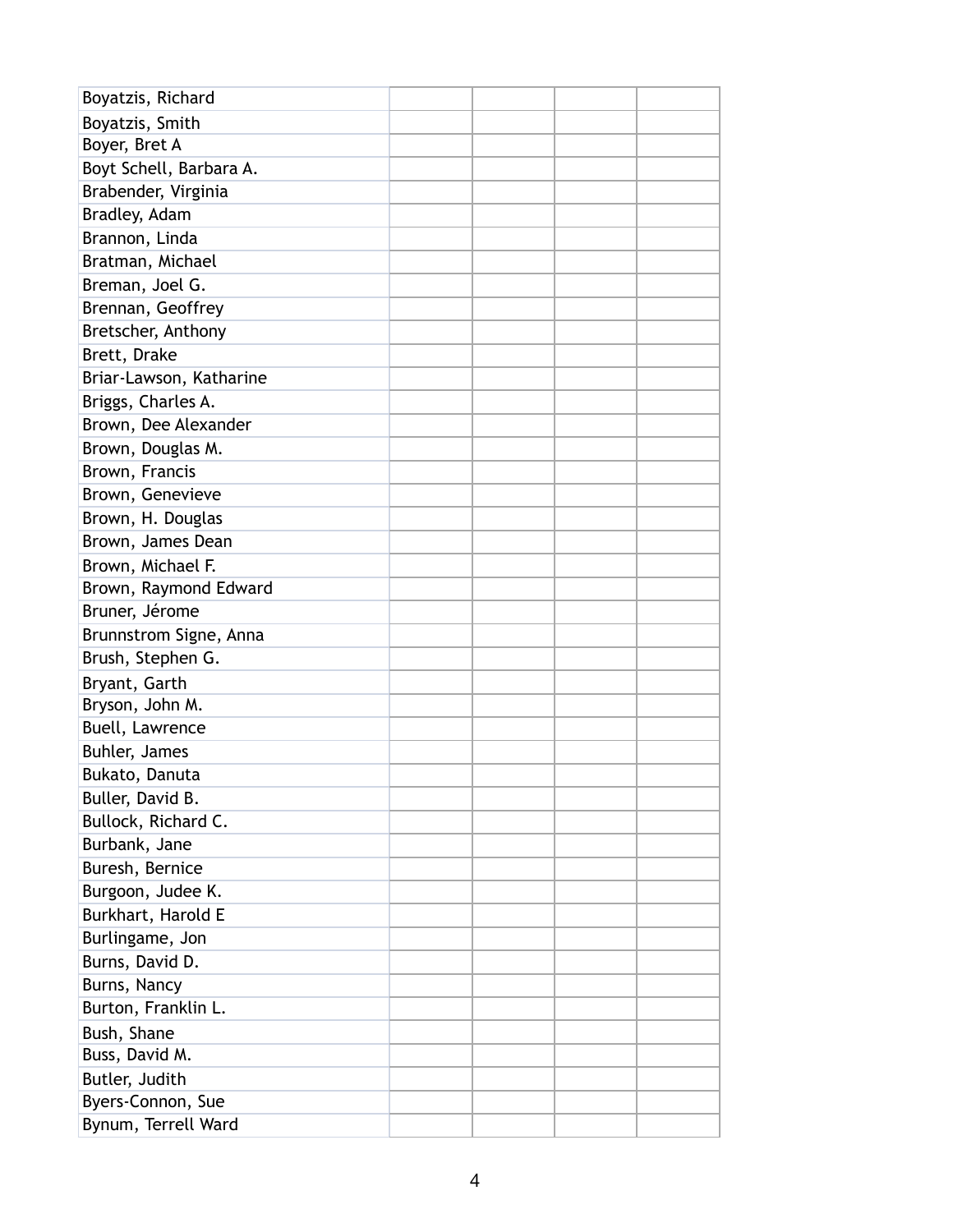| Cabot, Meg                |  |  |
|---------------------------|--|--|
| Cahan, Susan              |  |  |
| Cahn, Robert W.           |  |  |
| Callicott, J. Baird       |  |  |
| Cally, Élodie             |  |  |
| Cameron, Kim S.           |  |  |
| Campbell, Gaylon S.       |  |  |
| Campbell, Mary K          |  |  |
| Campbell, Neil A.         |  |  |
| Campbell, Patricia Shehan |  |  |
| Campbell, Susan B.        |  |  |
| Campbell, Suzann K.       |  |  |
| Campbell, Tom             |  |  |
| Cantor, Norman F.         |  |  |
| Cappelli, Peter           |  |  |
| Card, Noel A.             |  |  |
| Carlson, Jay              |  |  |
| Carney, Frederick Smith   |  |  |
| Carre, Francoise J.       |  |  |
| Carruthers, Mary          |  |  |
| Carter, Elizabeth A.      |  |  |
| Case-Smith, Jane          |  |  |
| Caunt, John               |  |  |
| Chambers, F. William      |  |  |
| Champe, Pamela C.         |  |  |
| Champy, James             |  |  |
| Chang, Kang-Tsung         |  |  |
| Charles, Carol M.         |  |  |
| Charters, Ann             |  |  |
| Charters, Samuel Barclay  |  |  |
| Cheramie, David           |  |  |
| Chiarella, Tom            |  |  |
| Childre, Doc Lew          |  |  |
| Childress, James          |  |  |
| Chittipeddi, Kumar        |  |  |
| Chomsky, Noam             |  |  |
| Christensen, Clayton M.   |  |  |
| Christensen, Laird        |  |  |
| Christian, Gary D.        |  |  |
| Christian, Leah Melani    |  |  |
| Christiansen, Charles H.  |  |  |
| Churchill, R. Elliott     |  |  |
| Cialdini, Robert B        |  |  |
| Cinway, Erik M.           |  |  |
| Claeson, Mariam           |  |  |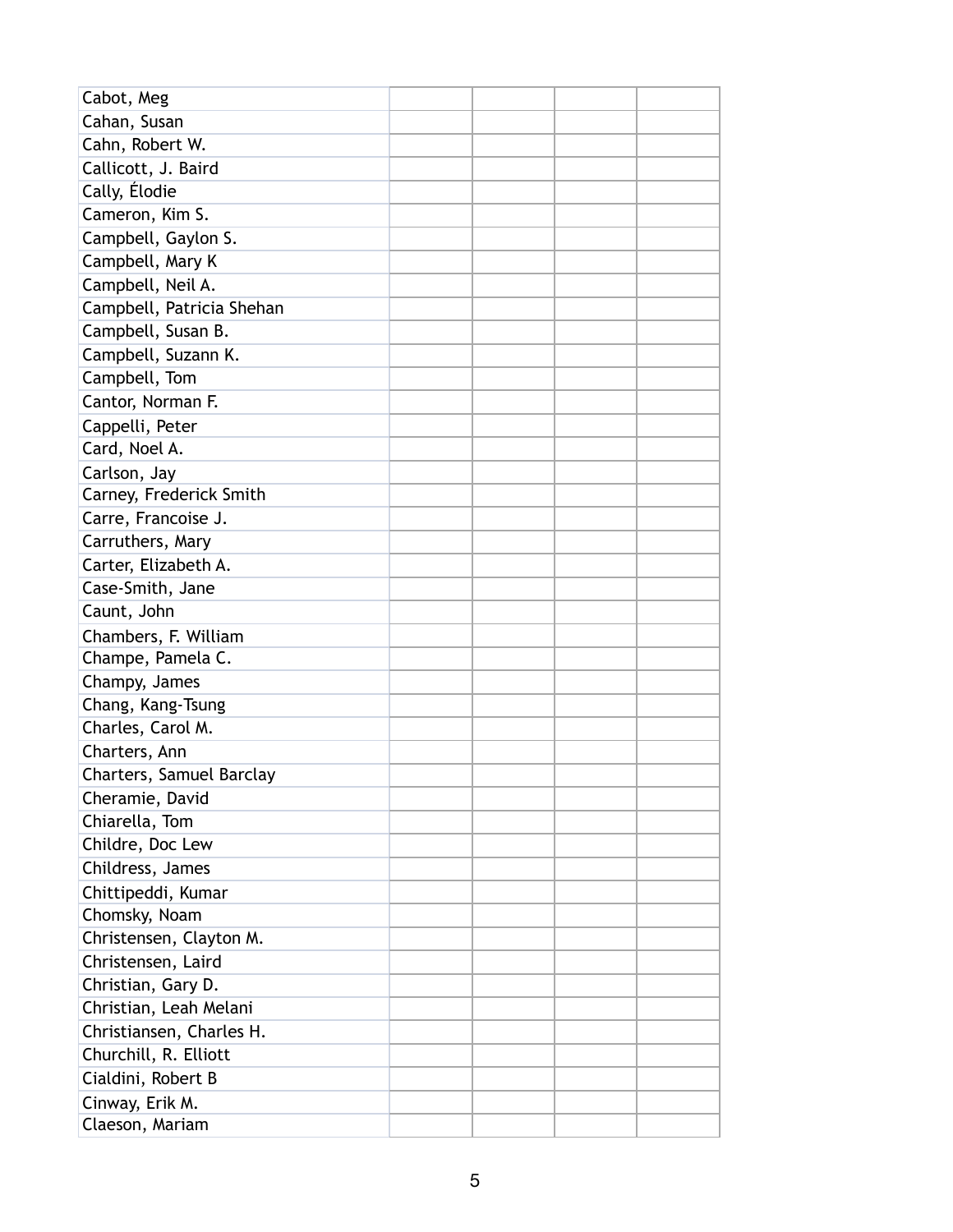| Clark, Florence          |  |  |
|--------------------------|--|--|
| Clark, Roger H.          |  |  |
| Cleland, Joshua          |  |  |
| Clesceri, Lenore S       |  |  |
| Clifford, John           |  |  |
| Clifton, Donald O.       |  |  |
| Coady, James             |  |  |
| Cobb, Jimmy              |  |  |
| Cochran, William Gemmell |  |  |
| Coffee, John C., Jr.     |  |  |
| Coffey, Margaret S.      |  |  |
| Coffman, Curt            |  |  |
| Cohen, Alexander L.      |  |  |
| Cohen, Andrew            |  |  |
| Cohn, Ellen S.           |  |  |
| Coldewey, John C.        |  |  |
| Cole, Marilyn M.         |  |  |
| Collier, Marsha          |  |  |
| Collier, Oscar           |  |  |
| Collins, Billy           |  |  |
| Collins, Dennis          |  |  |
| Collins, Randall         |  |  |
| Colwell, Richard         |  |  |
| Coon, Dennis             |  |  |
| Cooper, Terry L.         |  |  |
| Cooperrider, David L.    |  |  |
| Copeland, Thomas E.      |  |  |
| Coppard, Brenda M.       |  |  |
| Corey, Gerald            |  |  |
| Cork, Daniel L.          |  |  |
| Cornwell, David A.       |  |  |
| Corrigan, Patrick W.     |  |  |
| Costa, Paul              |  |  |
| Costantino, Patricia M.  |  |  |
| Costill, David L.        |  |  |
| Coulter, Mary K.         |  |  |
| Courter, Karen Berry     |  |  |
| Cousins, Norm            |  |  |
| Covey, Stephen R.        |  |  |
| Cowan, Ron               |  |  |
| Cowley, Malcolm          |  |  |
| Cox, Allan               |  |  |
| Cox, Taylor              |  |  |
| Crain, Richard C.        |  |  |
| Crawford, Steve          |  |  |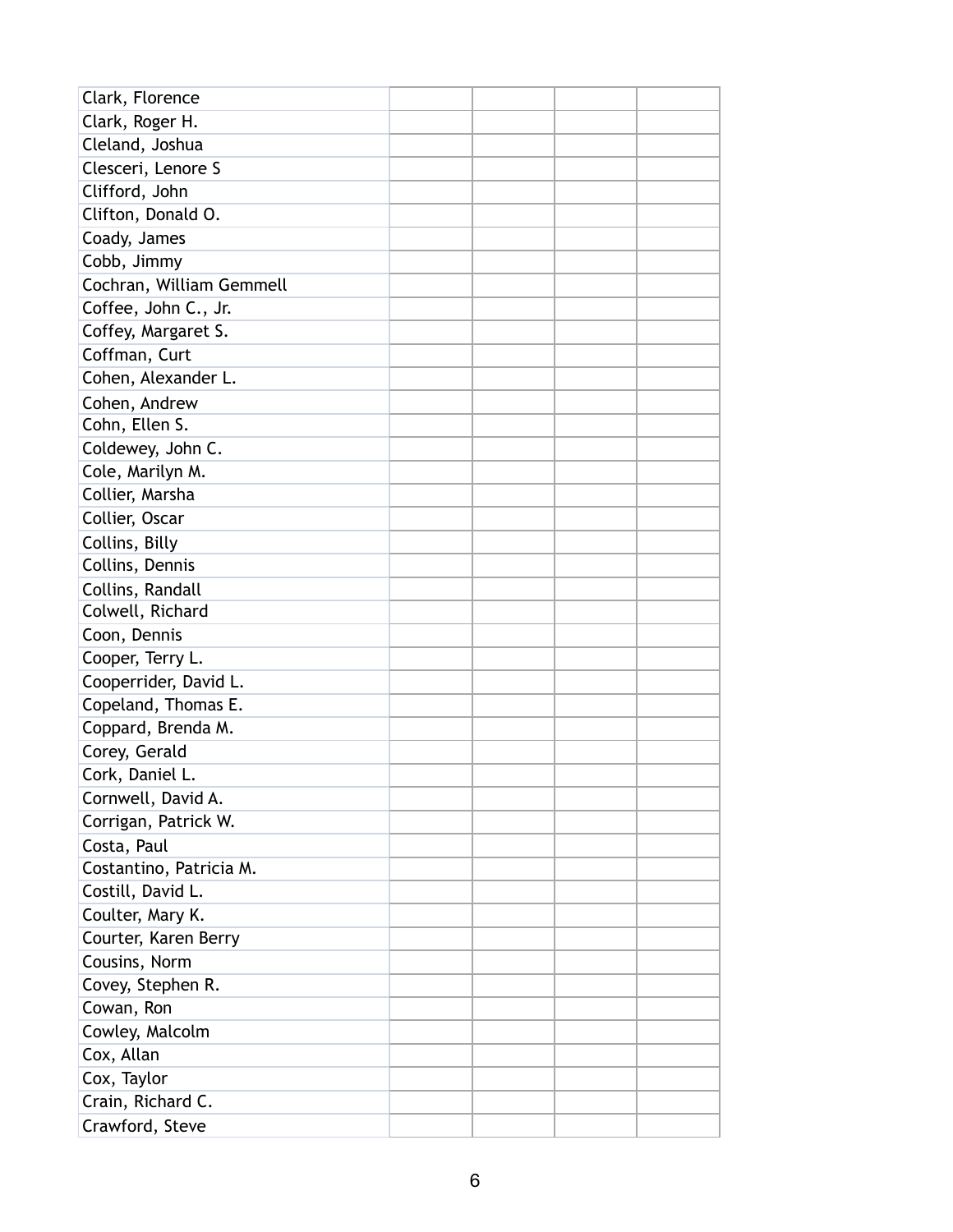| Crenshaw, Kimberlé         |  |  |
|----------------------------|--|--|
| Crepeau, Elizabeth Blesdel |  |  |
| Creswell, John W.          |  |  |
| Cronon, William            |  |  |
| Crook, Colin               |  |  |
| Csikszentmihalyi, Mihaly   |  |  |
| Cummings, E. Mark          |  |  |
| Cummings, Rhoda            |  |  |
| Curran, James              |  |  |
| Curtis, Jared R.           |  |  |
| Cutler, Stephen J.         |  |  |
| Czaja, Ronald              |  |  |
| Czaplewski, Nicholas J.    |  |  |
| Daehler, Marvin W.         |  |  |
| Dahl, Robert A.            |  |  |
| Damon, William             |  |  |
| Daniels, Harvey            |  |  |
| Danielson, Charlotte       |  |  |
| Darnell, James E.          |  |  |
| Daud, Ali                  |  |  |
| Davidson, Donald           |  |  |
| Davidson, Karina W.        |  |  |
| Davidson, Larry            |  |  |
| Davies, Patrick            |  |  |
| Davis, Mackenzie Leo       |  |  |
| Day, Michael               |  |  |
| Day, Robert A.             |  |  |
| De Graaf, John             |  |  |
| De Janasz, Suzanne C.      |  |  |
| De Lorenzo, Marie N.       |  |  |
| De Nevers, Renee           |  |  |
| Dean, John A.              |  |  |
| Dean, Ruth G.              |  |  |
| Deardoff, William W.       |  |  |
| Deblase, Anthony F.        |  |  |
| DeCenzo, David A.          |  |  |
| Deemer, Rob                |  |  |
| Delen, Dursun              |  |  |
| DeMicco, Frederick         |  |  |
| Deming, W. Edwards         |  |  |
| Denton Jr., Robert E.      |  |  |
| Denzin, Norman K           |  |  |
| Desai, Anita               |  |  |
| Desjardins, Joseph R.      |  |  |
| Deutschman, Alan           |  |  |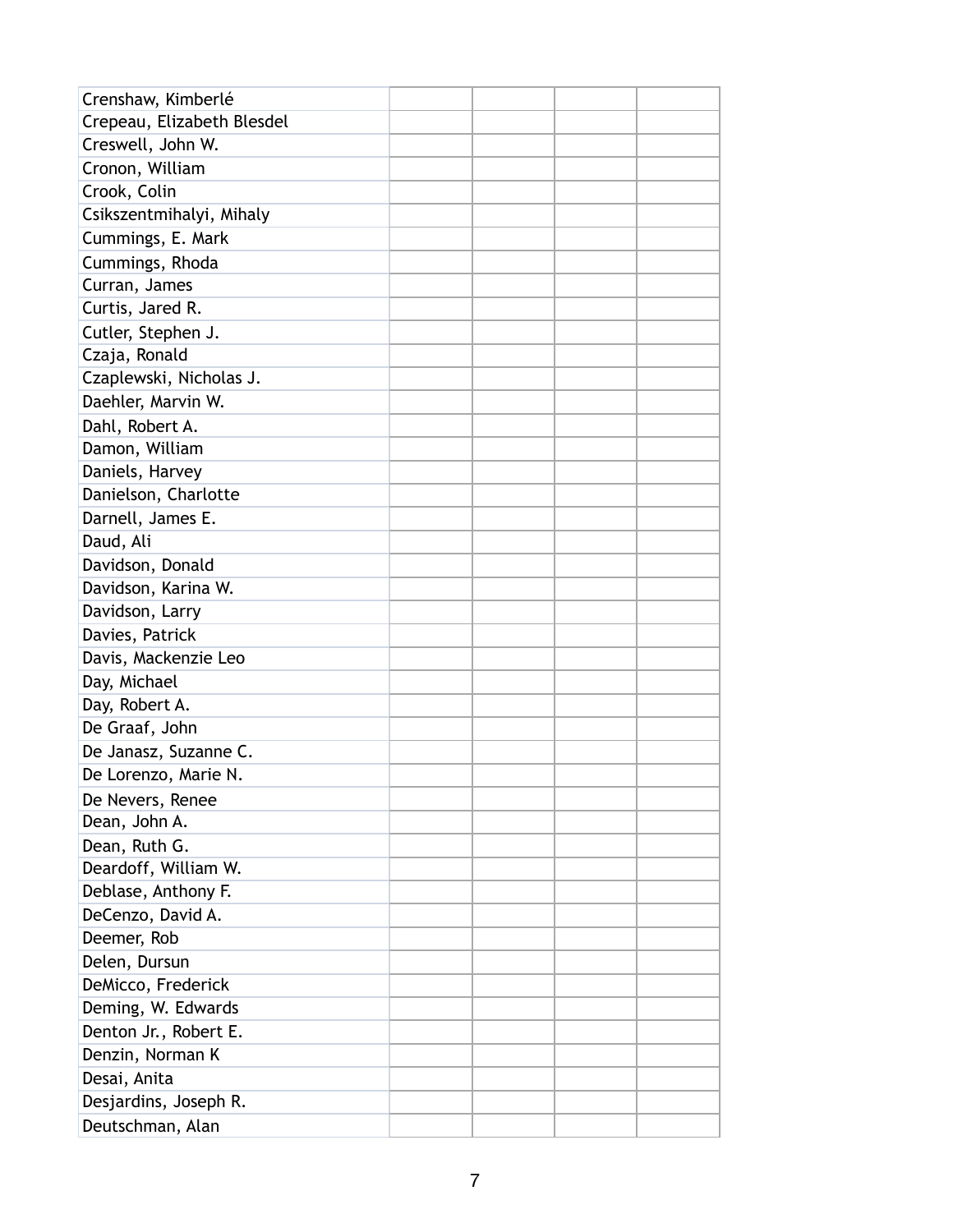| Devanna, Mary Anne         |  |  |
|----------------------------|--|--|
| DeVito, Joseph A.          |  |  |
| Dewitt, David              |  |  |
| Dickson, William John      |  |  |
| Diener, Ed                 |  |  |
| Dikeman, Michael           |  |  |
| Dillman, Don A.            |  |  |
| Dimaggio, Paul J.          |  |  |
| Dirette, Diana K.          |  |  |
| Dixon, Joe Boris           |  |  |
| Djavanshir, G. Reza        |  |  |
| Dollaghan, Christine A.    |  |  |
| Donaldson, Sue K.          |  |  |
| Donders, Jacobus           |  |  |
| Donnellon, Anne            |  |  |
| Donohue, Erin              |  |  |
| Donovan, Josephine         |  |  |
| Dorson, Richard Mercer     |  |  |
| Dossey, Barbara Montgomery |  |  |
| Doty, Roy                  |  |  |
| Doughty, Catherine         |  |  |
| Douglas, Edward E., III    |  |  |
| Dowd, Karen O.             |  |  |
| Drain, Paul K.             |  |  |
| Drake, Richard L.          |  |  |
| Drinka, Theresa J. K.      |  |  |
| du Plessix Gray, Francine  |  |  |
| DuBois, Andrew             |  |  |
| Duck, Jeanie Daniel        |  |  |
| Dudley, James R.           |  |  |
| Duflo, Esther              |  |  |
| Dunkerley, Christopher     |  |  |
| Dunwoody, Sharon           |  |  |
| Durham, Philip             |  |  |
| Durlak, Joseph             |  |  |
| Dworkin, Ronald            |  |  |
| Eames, Ray                 |  |  |
| Eaton, Andrew D.           |  |  |
| Eccles, Jacquelynne S.     |  |  |
| Eckenfelder, W. Wesley     |  |  |
| Economy, Peter             |  |  |
| Edelman, Lee               |  |  |
| Edwards, Betty             |  |  |
| Edwards, Dorothy           |  |  |
| Egan, Gerard               |  |  |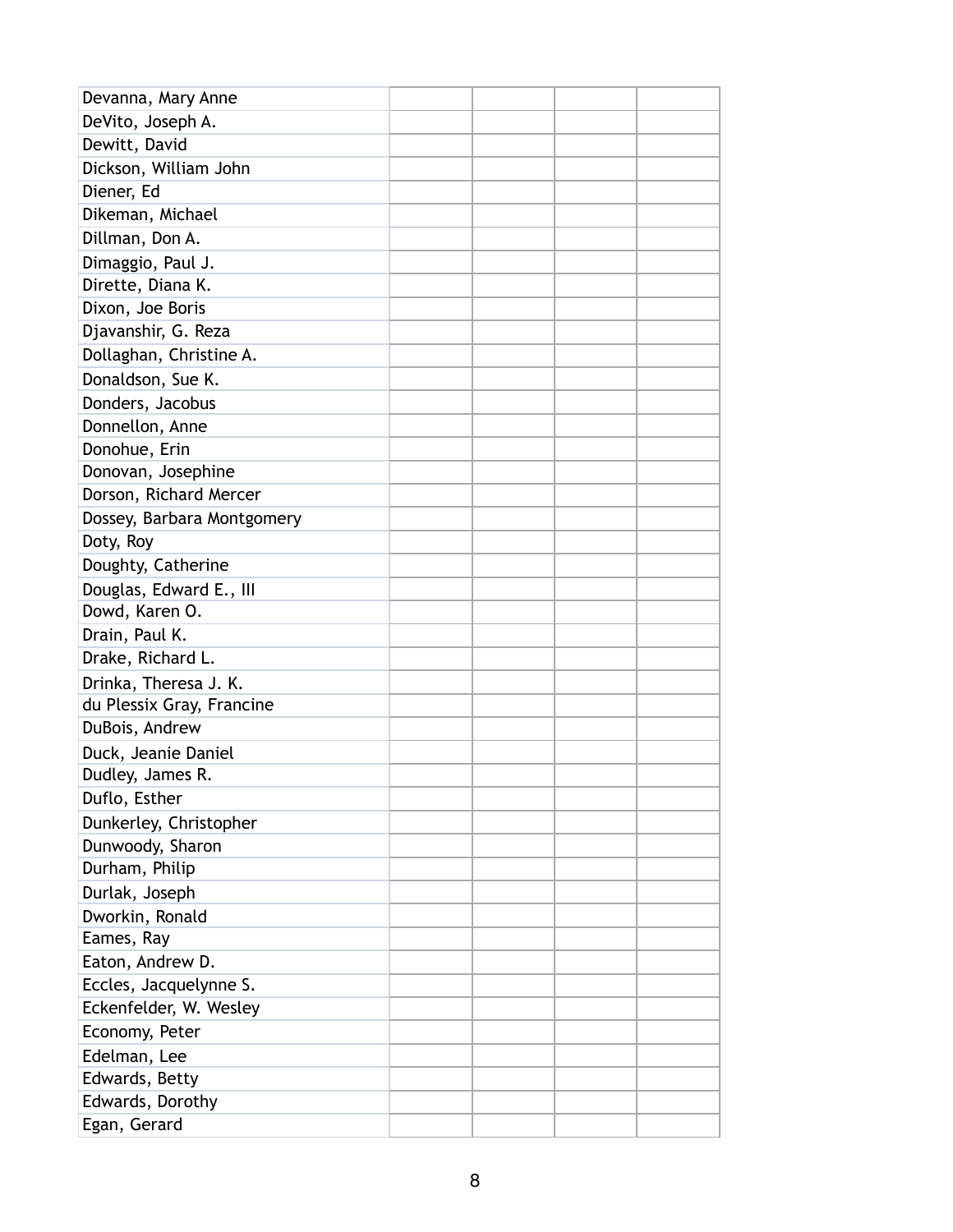| Eickelman, Dale F.        |  |  |
|---------------------------|--|--|
| Eisler, Barry             |  |  |
| Elder, Ryan S.            |  |  |
| Elkeles, Tamar            |  |  |
| Ellis, Albert             |  |  |
| Ellis, Bret Easton        |  |  |
| Elson, Lawrence M.        |  |  |
| Epstein, Emanuel          |  |  |
| Escott-Stump, Sylvia      |  |  |
| Esdaile, Susan A.         |  |  |
| Essington, Michael E.     |  |  |
| Evans, David B.           |  |  |
| Evans, Liana              |  |  |
| Everstine, Diana Sullivan |  |  |
| Everstine, Louis          |  |  |
| Ewick, Patricia           |  |  |
| Eyberg, Sheila M.         |  |  |
| Fabian, Johannes          |  |  |
| Fadiman, Bill             |  |  |
| Fagan, Garrett G.         |  |  |
| Falender, Carol A.        |  |  |
| Fandl, Kevin J.           |  |  |
| Fantasia, Rick            |  |  |
| Faris, Wendy B.           |  |  |
| Farnsworth, Ward          |  |  |
| Farrell-Holtan, Jean      |  |  |
| Farrell, Shawn O.         |  |  |
| Fausto-Sterling, Anne     |  |  |
| Fazio, Linda S.           |  |  |
| Fear, Frank A.            |  |  |
| Feenberg, Andrew          |  |  |
| Feist, Jess               |  |  |
| Feldhamer, George A.      |  |  |
| Feldman, Edmund Burke     |  |  |
| Felstiner, William L.F.   |  |  |
| Fenby, Barbara L.         |  |  |
| Ferber, Marianne A.       |  |  |
| Ferguson, Bruce W.        |  |  |
| Ferguson, Everett         |  |  |
| Ferguson, Roderick A.     |  |  |
| Ferrari, Franco           |  |  |
| Fess, Elaine Ewing        |  |  |
| Field, Marc G.            |  |  |
| Field, Syd                |  |  |
| Finn, Stephen Edward      |  |  |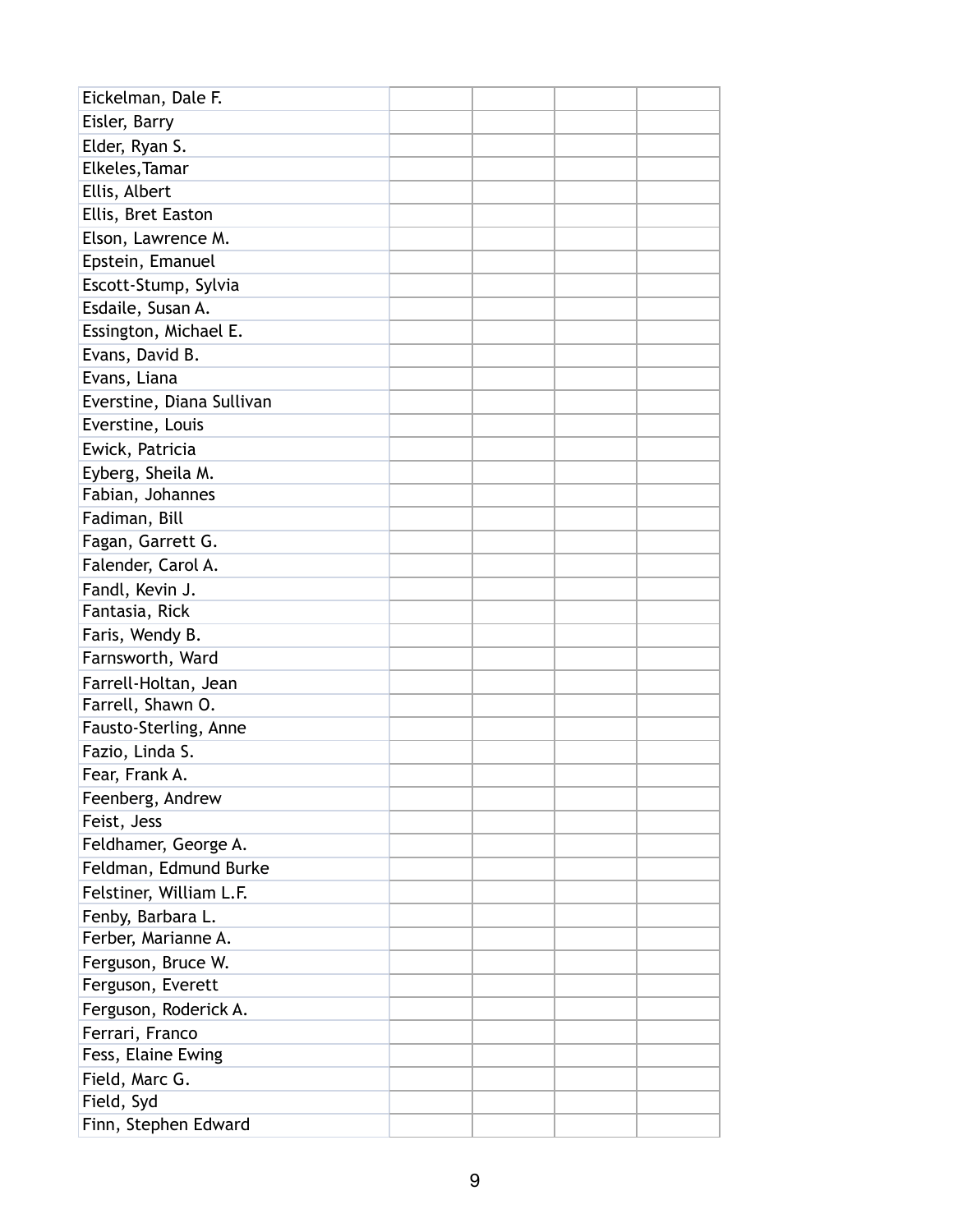| Finnemore, Martha       |  |  |
|-------------------------|--|--|
| Finneran, Richard J.    |  |  |
| Fiol, Marlene C.        |  |  |
| Fischer, Constance T.   |  |  |
| Fish, Stanley           |  |  |
| Fisher, Roger           |  |  |
| Flowers, Betty S.       |  |  |
| Fombrun, Charles J.     |  |  |
| Fong, Chan              |  |  |
| Fontes, Lisa Aronson    |  |  |
| Forest, Pierre-Gerlier  |  |  |
| Forness, Steven R.      |  |  |
| Fornwald, Mike          |  |  |
| Foster, Hal             |  |  |
| Fotos, Sandra           |  |  |
| Foust, Alan S.          |  |  |
| Fox, Edward J.          |  |  |
| Frandsen, Kathryn J.    |  |  |
| Fraser, Al              |  |  |
| Fraser, J. Scott        |  |  |
| Fraser, Nancy           |  |  |
| Freeman, John           |  |  |
| Fricke, Tom             |  |  |
| Friedenberg, Robert V.  |  |  |
| Friedman, David D.      |  |  |
| Fultz, Dave             |  |  |
| Gall, Meredith Damien   |  |  |
| Gallagher, James J.     |  |  |
| Galton, Eric            |  |  |
| Gardner, Howard         |  |  |
| Garfinkel, Harold       |  |  |
| Garland E. Markham      |  |  |
| Garofalo, Reebee        |  |  |
| Garofalo, Robert Joseph |  |  |
| Garrett, Reginald       |  |  |
| Gass, Susan M.          |  |  |
| Gates, David Murray     |  |  |
| Gates, Henry Louis      |  |  |
| Gavin, James            |  |  |
| Geddes, Barbara         |  |  |
| Geertz, Clifford        |  |  |
| Gelb, Michael           |  |  |
| Geller, Pamela A.       |  |  |
| George, Bill            |  |  |
| Gergen, Kenneth J.      |  |  |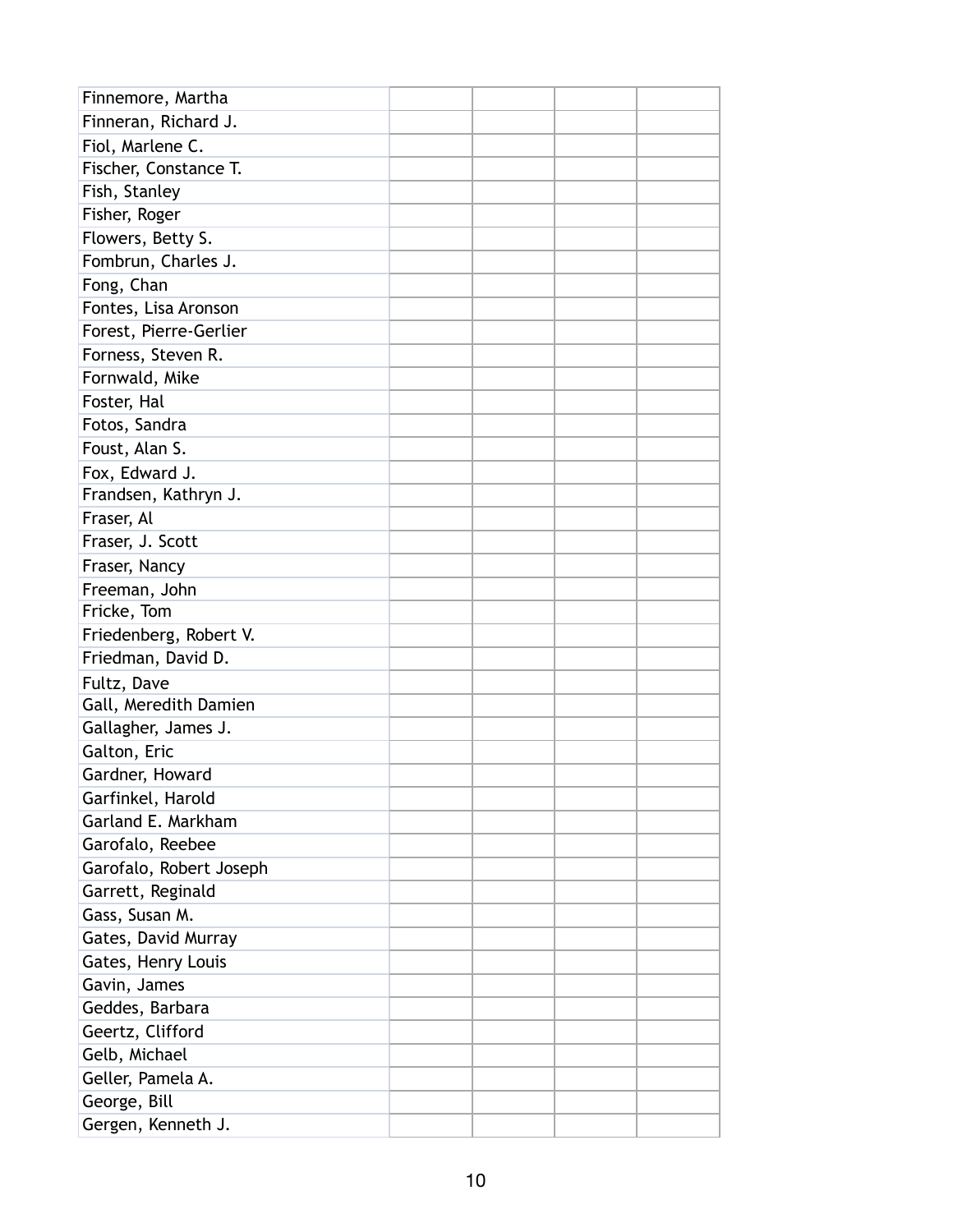| Gerler, Edwin R.        |  |  |
|-------------------------|--|--|
| Gershon, Howard J.      |  |  |
| Gershon, J. Shugar      |  |  |
| Gertner, Sheldon B.     |  |  |
| Gestrin, Phyllis        |  |  |
| Gettle, Karan           |  |  |
| Gibbs, Nancy            |  |  |
| Gillain, Anne           |  |  |
| Gillen, Glen            |  |  |
| Gillespie, Dizzy        |  |  |
| Gilman, Alfred Zack     |  |  |
| Gilyard, Keith          |  |  |
| Ginsberg, Allen         |  |  |
| Gioia, Dana             |  |  |
| Gioia, Denis A.         |  |  |
| Glanz, Jeffrey          |  |  |
| Glass, Neil             |  |  |
| Gleason, Jean Berko     |  |  |
| Gleeson, Kerry          |  |  |
| Goldstein, Noah J.      |  |  |
| Goleman, Daniel         |  |  |
| Gonzalez-Duclert, Diana |  |  |
| Good, David C.          |  |  |
| Goodman, Joseph K.      |  |  |
| Goodman, Louis Stanford |  |  |
| Goody, John J.          |  |  |
| Goodyear Rodney K.      |  |  |
| Gopnik, Alison          |  |  |
| Gordon, Suzanne         |  |  |
| Goscha, Richard J.      |  |  |
| Gould, Jon B.           |  |  |
| Goulet, Denis A.        |  |  |
| Goulet, Philip K.       |  |  |
| Grabe, William          |  |  |
| Grafman, Jordan         |  |  |
| Grafton, Anthony        |  |  |
| Graham Brown, Mark      |  |  |
| Graham, John R.         |  |  |
| Graham, Peter J.        |  |  |
| Grandin, Temple         |  |  |
| Graw, Clifford F.       |  |  |
| Gray, Paul              |  |  |
| Greaver, Maurice F.     |  |  |
| Green, Lawrence W.      |  |  |
| Greenberg, Arnold E.    |  |  |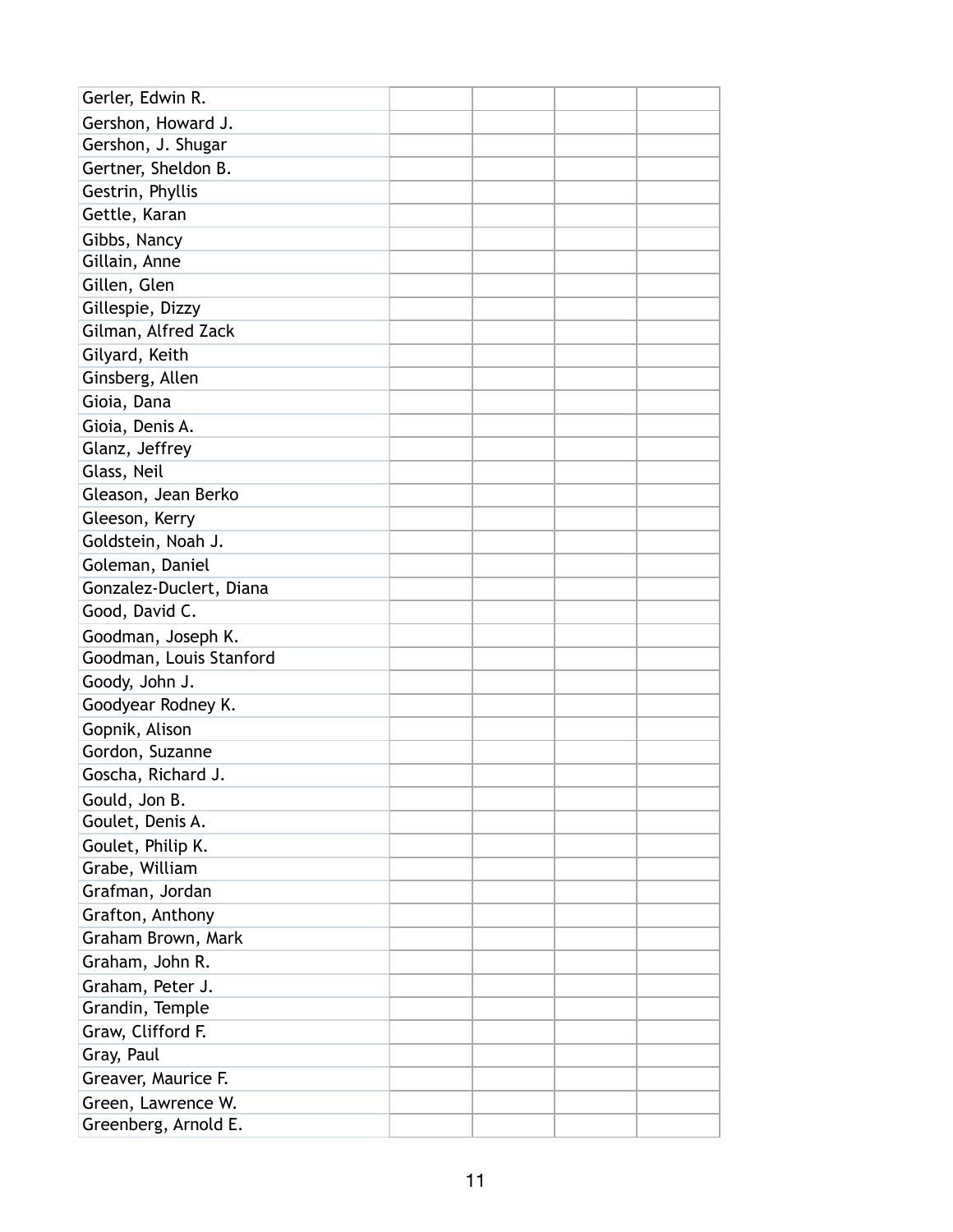| Greenberg, Clement     |  |  |
|------------------------|--|--|
| Greenberg, Jan R.      |  |  |
| Greenblatt, Stephen    |  |  |
| Greenland, Sander      |  |  |
| Greenleaf, Robert K.   |  |  |
| Greenspan, Francis S.  |  |  |
| Gregoire, Mary B.      |  |  |
| Griffin, David Ray     |  |  |
| Grigaut, Paul L.       |  |  |
| Grisham, Charles M.    |  |  |
| Grodis, Leon           |  |  |
| Grollman, Earl A.      |  |  |
| Groth-Marnat, Gary     |  |  |
| Grove, Susan K.        |  |  |
| Groves, Robert M.      |  |  |
| Gunther, Robert E.     |  |  |
| Gunther, Schuller      |  |  |
| Gura, Philip F.        |  |  |
| Gurevitch, Michael     |  |  |
| Gurnell, Mark          |  |  |
| Guthrie, H. David      |  |  |
| Guthrie, Helen Andrews |  |  |
| Guyton, Arthur C.      |  |  |
| Haas, Charles N.       |  |  |
| Hafen, Brent Q.        |  |  |
| Haggerty, George E.    |  |  |
| Hahn, Robert A.        |  |  |
| Halbe, Doug            |  |  |
| Hall, Edward T.        |  |  |
| Halle, Morris          |  |  |
| Hallowell, Bruce       |  |  |
| Hamel, Gary            |  |  |
| Hamilton, V. Lee       |  |  |
| Hammer, Michael        |  |  |
| Hamner, W. Clay        |  |  |
| Hample, Stuart E.      |  |  |
| Han, Zhaohong          |  |  |
| Hancock, Elise         |  |  |
| Hanken, James          |  |  |
| Hankin, Benjamin L.    |  |  |
| Hannan, Michael T.     |  |  |
| Haraway, Donna Jeanne  |  |  |
| Hardesty, David        |  |  |
| Hardré, Jacques        |  |  |
| Harley, John P.        |  |  |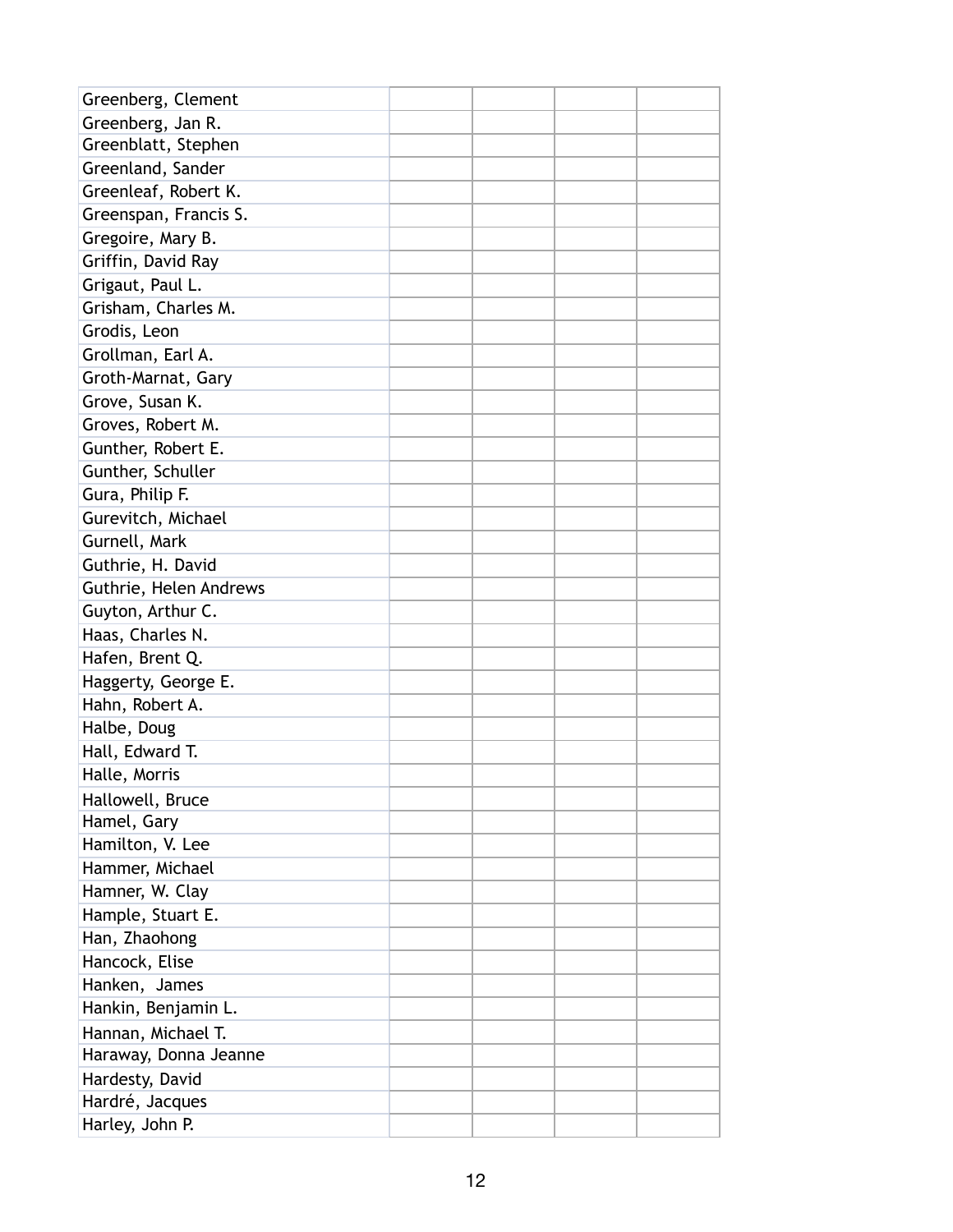| Harper Michael S.       |  |  |
|-------------------------|--|--|
| Harper, Harold A.       |  |  |
| Harpham, Geoffrey       |  |  |
| Harriott, Peter         |  |  |
| Harris-Bowlsbey, Joann  |  |  |
| Harris, Daniel C.       |  |  |
| Harris, Philip Robert   |  |  |
| Harris, Stanley G.      |  |  |
| Hart, Robert Brian      |  |  |
| Harter, Lynn M.         |  |  |
| Harvey F. Lodish        |  |  |
| Harvey, Paul D.         |  |  |
| Hatch, Mary Jo          |  |  |
| Hawley, Chris           |  |  |
| Hayes, Randy A.         |  |  |
| Hazell, Edward          |  |  |
| Healy, Alice F.         |  |  |
| Hebel, J. Richard       |  |  |
| Heins, Royal D.         |  |  |
| Hellriegel, Don         |  |  |
| Hellwig, Jennifer Pitzi |  |  |
| Helterbran, Valeri R.   |  |  |
| Hempel, Carl            |  |  |
| Henley, Ernest J.       |  |  |
| Henry, Michael          |  |  |
| Herbold, Hilary         |  |  |
| Herman, Edward S.       |  |  |
| Hersch, Gayle Ilene     |  |  |
| Hester, Claudie F.      |  |  |
| Hewett, Frank M.        |  |  |
| Hickman, Roger          |  |  |
| High, Julie             |  |  |
| Hillel, Daniel          |  |  |
| Hillman, James          |  |  |
| Hills, Frederic Jackson |  |  |
| Hines, Anthony L.       |  |  |
| Hinkel, Eli             |  |  |
| Hinojosa, Jim           |  |  |
| Hinrichs, C. Clare      |  |  |
| Hinrichs, Danielle      |  |  |
| Hirsch, Edward          |  |  |
| Hitt, Michael A.        |  |  |
| Ho, Chi-Tang            |  |  |
| Hodgson, Marshall G.S.  |  |  |
| Hodson, Randy           |  |  |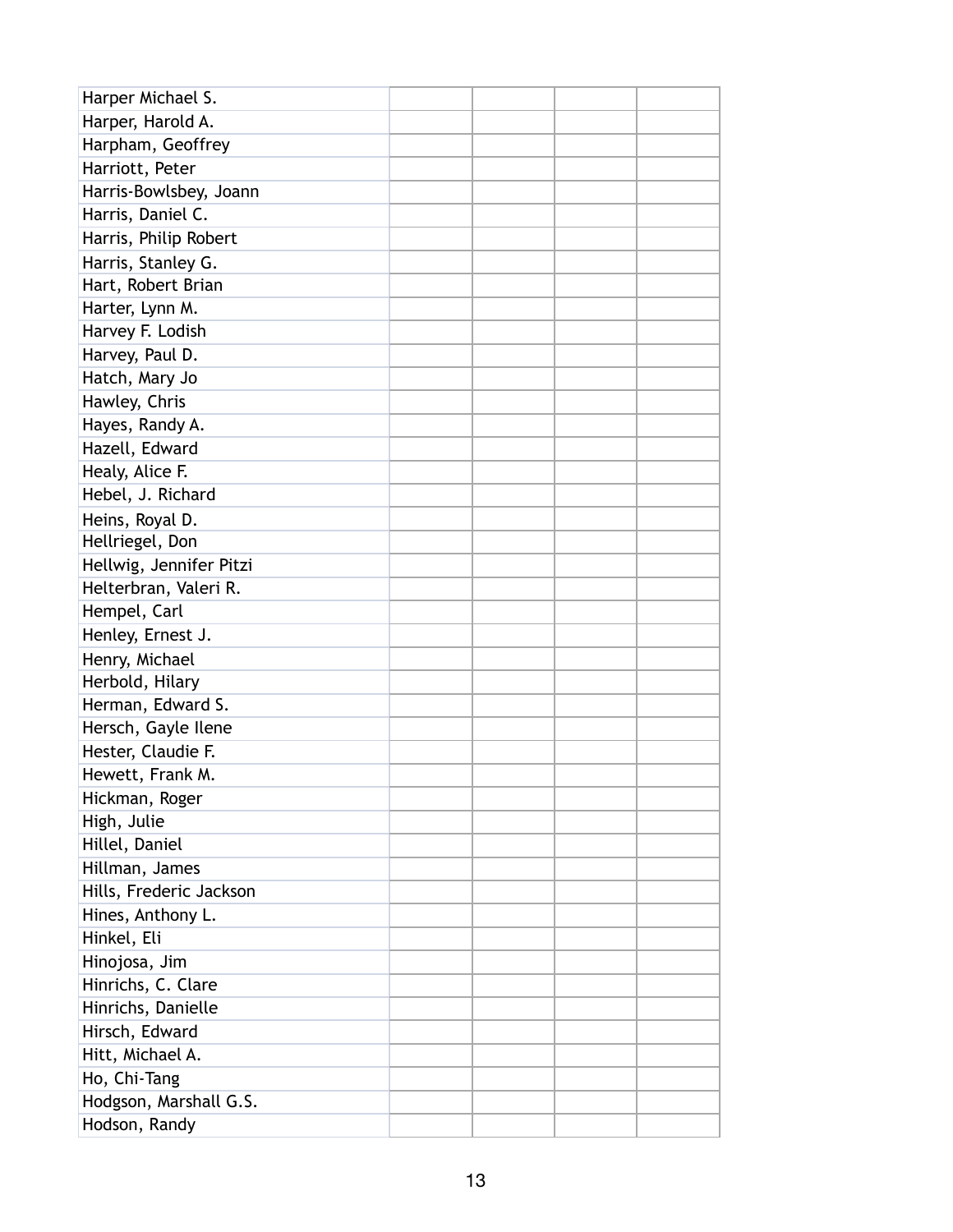| Hoff-Ginsberg, Erika    |  |  |
|-------------------------|--|--|
| Hole, Francis Doan      |  |  |
| Holeton, Richard        |  |  |
| Holman, Jack P.         |  |  |
| Hongtan, Liu            |  |  |
| Hooke, Jeffrey C.       |  |  |
| Hooks, Bell             |  |  |
| Hoover, Linda A.        |  |  |
| Hopkin, Karen           |  |  |
| Hoppenfeld, Stanley     |  |  |
| Hoppin, Richard H.      |  |  |
| Houglum, Peggy          |  |  |
| Houston, Michael E.     |  |  |
| Howard, Lori            |  |  |
| Howe, Ann C.            |  |  |
| Huber, Diane            |  |  |
| Huckin, Thomas N.       |  |  |
| Hudson, David           |  |  |
| Huebsch, Wade W.        |  |  |
| Huemer, Michael         |  |  |
| Hughes, Ted             |  |  |
| Hui, Yui H.             |  |  |
| Hunsaker, Phillip       |  |  |
| Hunt, James G.          |  |  |
| Hunt, Shelby D.         |  |  |
| Hursting, Stephen D.    |  |  |
| Hurwitz, Al             |  |  |
| Hustrulid, William A.   |  |  |
| Hutchenson, Keith W.    |  |  |
| Ikenberry, John         |  |  |
| Incropera, Frank        |  |  |
| Infante, Dominic A.     |  |  |
| Ingalls, Daniel         |  |  |
| Inhorn, Marcia Clare    |  |  |
| Irby, Beverly J.        |  |  |
| Irmak, Caglar           |  |  |
| Isaac, Stephen          |  |  |
| Jackson, Joseph Francis |  |  |
| Jackson, Susan A.       |  |  |
| Jackson, Susan E.       |  |  |
| Jacobs, James S.        |  |  |
| Jacobson, Neil          |  |  |
| Jaffé, Denis T.         |  |  |
| Jalongo, Mary Renick    |  |  |
| Jambon, Kirby           |  |  |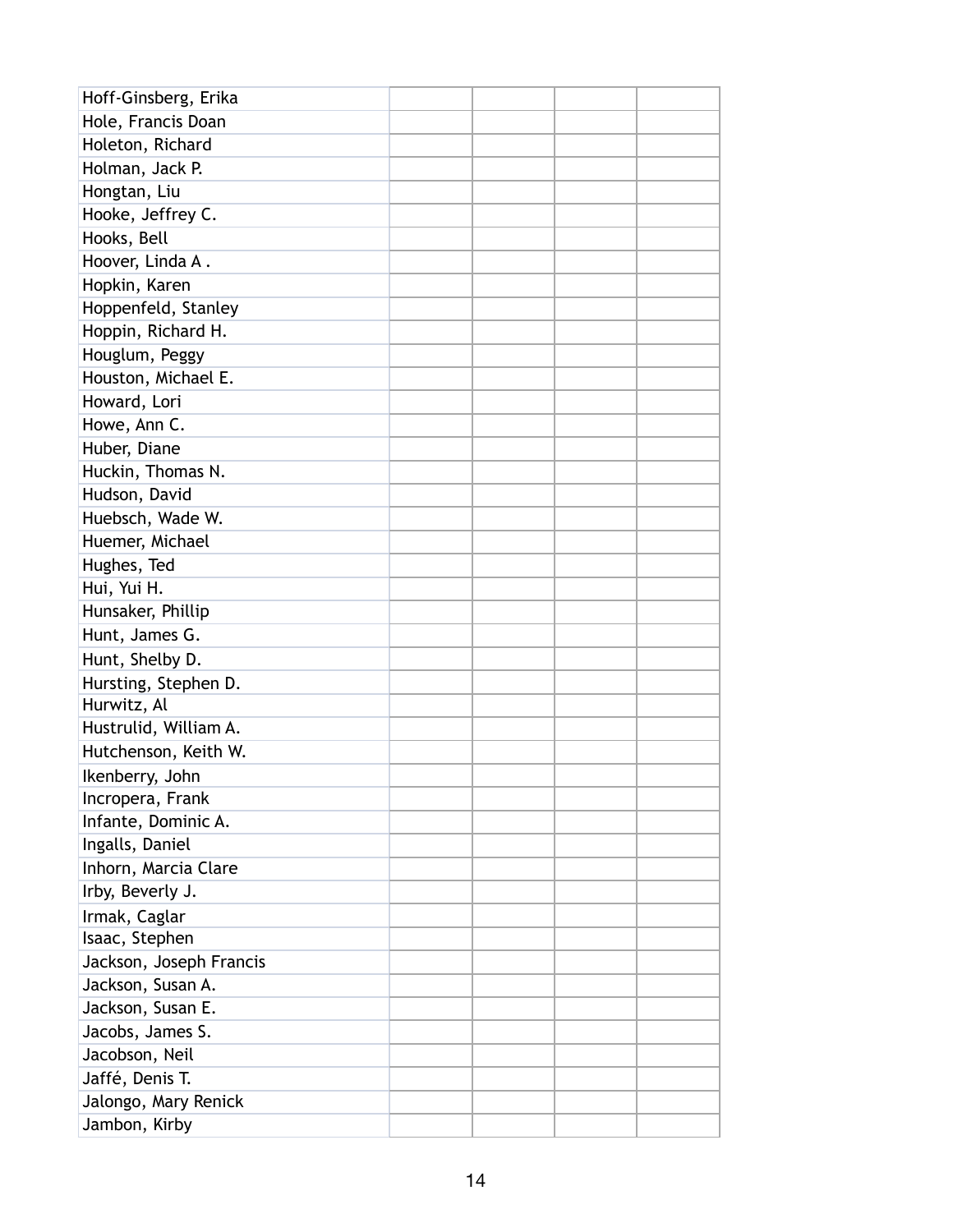| James, Patrick            |  |  |
|---------------------------|--|--|
| James, William            |  |  |
| Jamison, Dean T.          |  |  |
| Janda, Lous H.            |  |  |
| Janick, Jules             |  |  |
| Japp, Phyllis M.          |  |  |
| Jarvis, Carolyn           |  |  |
| Jaworski, Joseph          |  |  |
| Jenkins, John B.          |  |  |
| Jensen, Gail M.           |  |  |
| Jensen, Werner K.         |  |  |
| Jergensen Gerald V.       |  |  |
| Jinks, Martin J.          |  |  |
| Johnson, Alexander        |  |  |
| Johnson, Chambers         |  |  |
| Johnson, Dallas E.        |  |  |
| Johnson, Deborah G.       |  |  |
| Johnson, Willard L.       |  |  |
| Joiner, Brian L.          |  |  |
| Jones, Daniel             |  |  |
| Jones, Everett            |  |  |
| Jones, John E.            |  |  |
| Jonson-Reid, Melissa      |  |  |
| Judge, Timothy A.         |  |  |
| Kaakinen, Joanna Rowe     |  |  |
| Kabat-Zinn, Jon           |  |  |
| Kaderavek, Joan N.        |  |  |
| Kael, Pauline             |  |  |
| Kagan, Spencer            |  |  |
| Kahn, Ashley              |  |  |
| Kaiser, Chris A.          |  |  |
| Kalinak, Katherine Marie  |  |  |
| Kanin, David B.           |  |  |
| Kapit, Wynn               |  |  |
| Kaplan, Robert M.         |  |  |
| Kaplan, Robert S.         |  |  |
| Kapstein, Ethan B.        |  |  |
| Karpinski, Gary Steven    |  |  |
| Karren, Keith J.          |  |  |
| Karwe, Murkund V.         |  |  |
| Kaslow, Florence Whiteman |  |  |
| Katch, Frank I.           |  |  |
| Katch, Victor L.          |  |  |
| Katz, David L.            |  |  |
| Katzenbach, Jon           |  |  |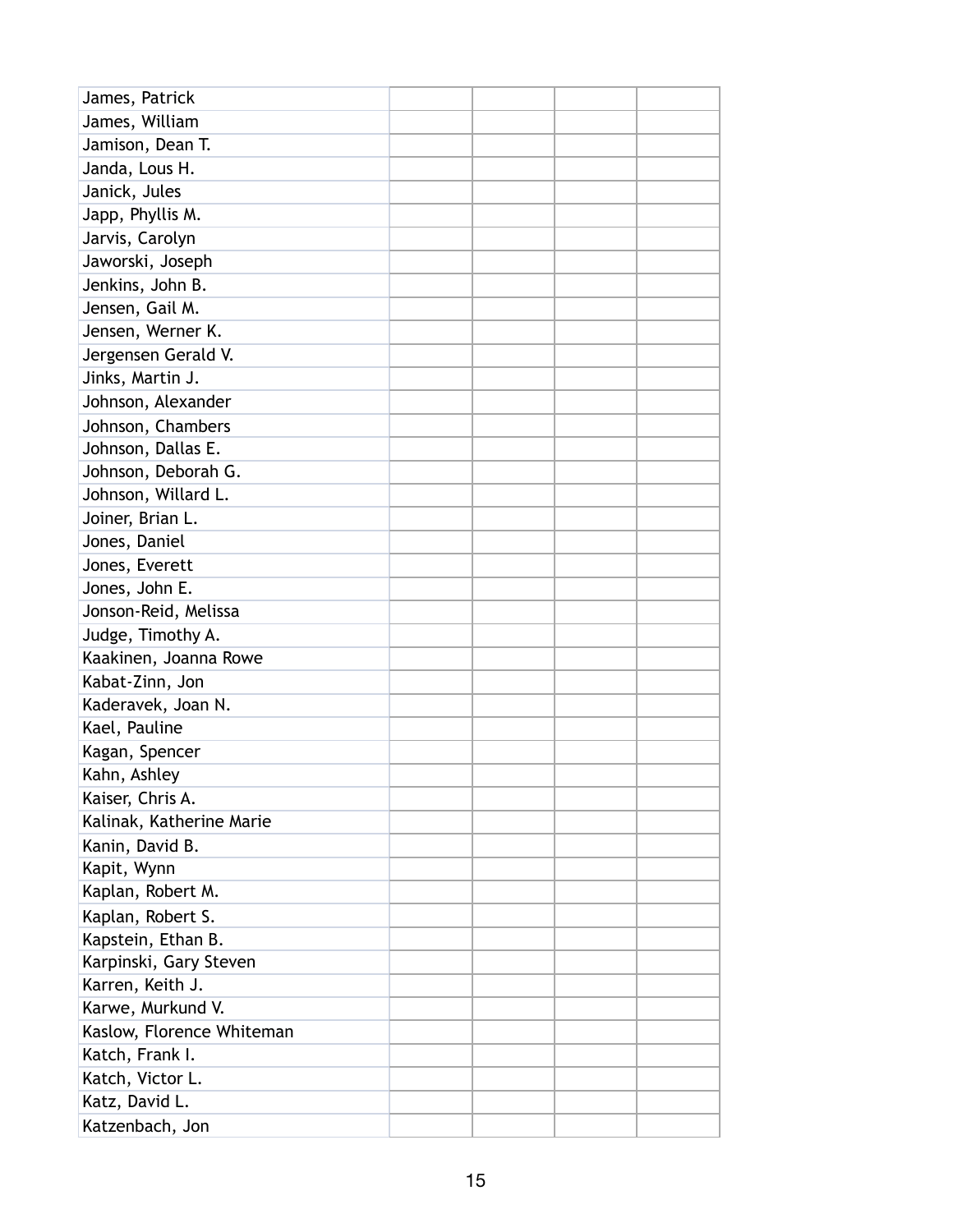| Katzung, Bertram G.        |  |  |
|----------------------------|--|--|
| Kaud, Faisal A.            |  |  |
| Kauffman, James M.         |  |  |
| Kaufman, Bruce E.          |  |  |
| Kazdin, Alan E.            |  |  |
| Keeley, Brian              |  |  |
| Keiser, James              |  |  |
| Keller, Suzanne            |  |  |
| Kelly, Katherine           |  |  |
| Kelsen, Hans               |  |  |
| Kendall, Florence Peterson |  |  |
| Kendall, Henry Otis        |  |  |
| Kennedy, Duncan            |  |  |
| Kerr, Clark                |  |  |
| Kertzer, David I.          |  |  |
| Kilmer, Rosemary           |  |  |
| Kilmer, W. Otie            |  |  |
| Kimerling, A. Jon          |  |  |
| King, David                |  |  |
| King, Nel                  |  |  |
| Kingdon, John W.           |  |  |
| Kinlaw, Dennis C.          |  |  |
| Kipperman, Johanna         |  |  |
| Kirszner, Laurie G.        |  |  |
| Klein, Donald A.           |  |  |
| Klein, Philip A.           |  |  |
| Kliem, Ralph               |  |  |
| Klinger, Judy Lannefeld    |  |  |
| Klosko, Janet S.           |  |  |
| Knight, Bob                |  |  |
| Knight, Sara J.            |  |  |
| Knobil, Ernst              |  |  |
| Kobrinski, Edward J.       |  |  |
| Kochan, Thomas A.          |  |  |
| Kocur, Zoya                |  |  |
| Koeppen, Bruce M.          |  |  |
| Koester, Jolene            |  |  |
| Kohlrieser, George         |  |  |
| Kokini, Jozef L.           |  |  |
| Koller, Tim                |  |  |
| Konopack, James F.         |  |  |
| Koppenhaver, Shane         |  |  |
| Korsgaard, Christine       |  |  |
| Kotler, Philip             |  |  |
| Kotschevar, Lendal Henry   |  |  |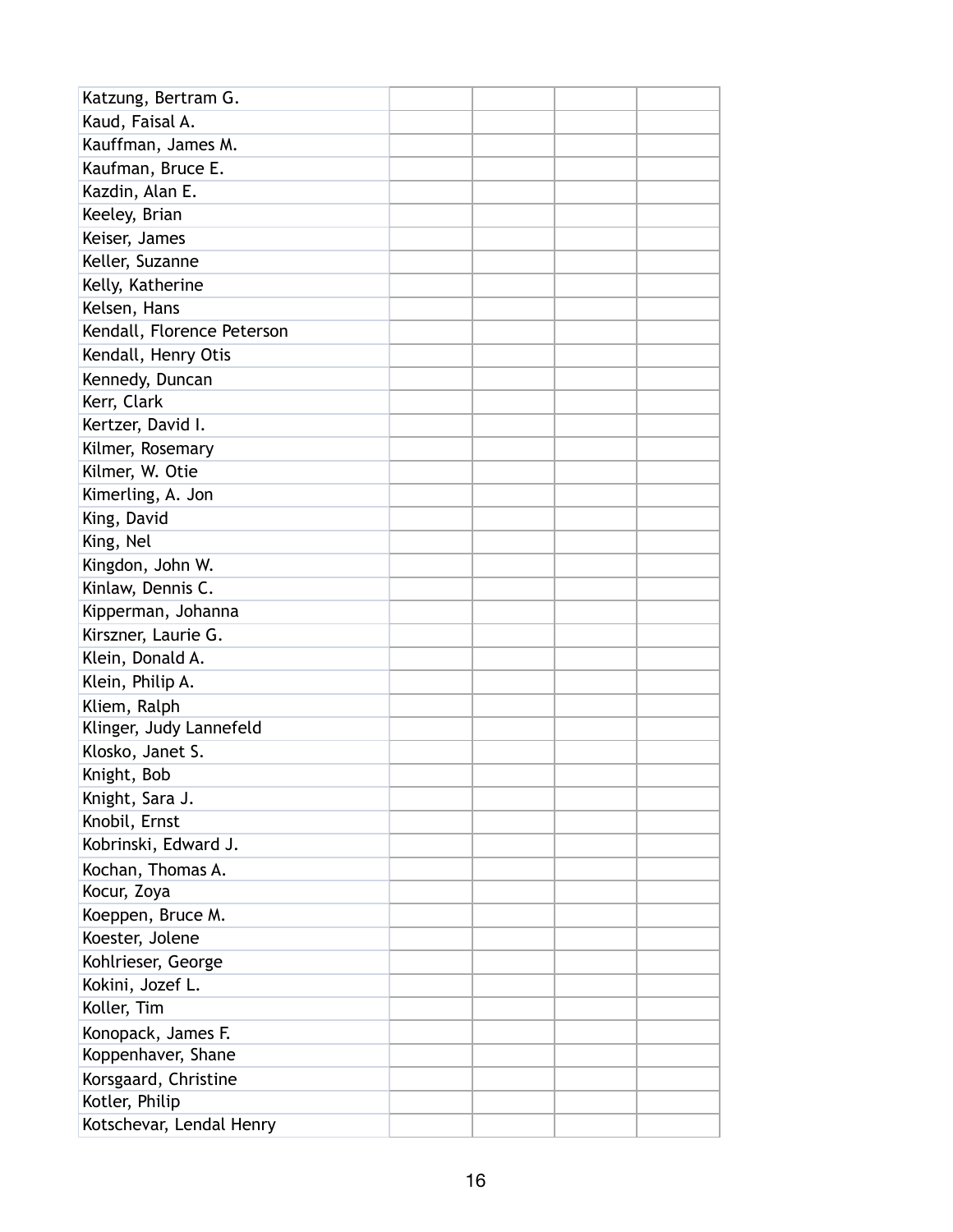| Kotter, John P.         |  |  |
|-------------------------|--|--|
| Kouzes, James M.        |  |  |
| Kram, Richard           |  |  |
| Kramer, Paula           |  |  |
| Kramer, Shira           |  |  |
| Krashen, Stephen D.     |  |  |
| Krause Marie V.         |  |  |
| Krauss, Rosalind        |  |  |
| Kretzmann, Norman       |  |  |
| Kreuger, Larry          |  |  |
| Krieger, Monty          |  |  |
| Krishna, Aradhna        |  |  |
| Kritzer, Herbert M.     |  |  |
| Kroll, Judith F.        |  |  |
| Krugman, Paul R.        |  |  |
| Krupat, Arnold          |  |  |
| Kuhn, Deanna            |  |  |
| Kutner, Michael H.      |  |  |
| Labor, Earle            |  |  |
| Labry, Randall          |  |  |
| Ladewig, Patricia W.    |  |  |
| Lamm, David             |  |  |
| Lamport, Nancy K.       |  |  |
| Lancaster, Jeanette     |  |  |
| Langdon, Winner         |  |  |
| Lantolf, James P.       |  |  |
| Lapsley, Daniel K.      |  |  |
| Largey, Michael D.      |  |  |
| Larsen-Freeman, Diane   |  |  |
| Larsen, Randy J.        |  |  |
| Larson, Bruce L.        |  |  |
| Larson, Erik W.         |  |  |
| Larson, Reed            |  |  |
| Laseau, Paul            |  |  |
| Lawless, Harry T.       |  |  |
| Lawlor, Timothy E.      |  |  |
| Lawrence, Paul R.       |  |  |
| Lax, David A.           |  |  |
| Lee, Carol D.           |  |  |
| Lee, Lesley             |  |  |
| Leftwich, Richard Henry |  |  |
| Lehninger, Albert L.    |  |  |
| Leighton, Frances Saptz |  |  |
| Leinberger, Charles     |  |  |
| Leiter, Brian           |  |  |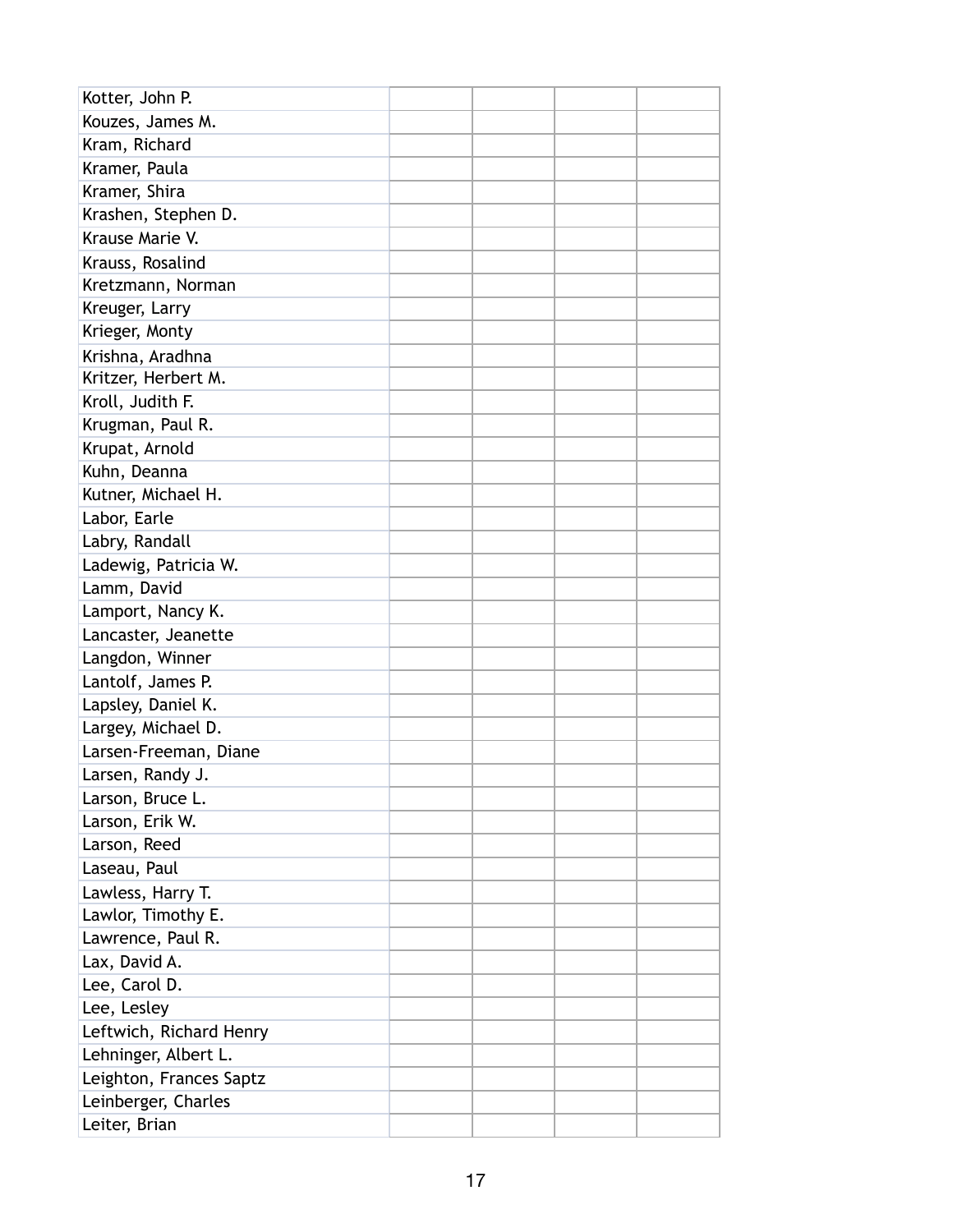| Leitz, Robert C.           |  |  |
|----------------------------|--|--|
| Leki, Ilona                |  |  |
| Levangie, Pamela K.        |  |  |
| Levine, Robert S.          |  |  |
| Levinson, Charles          |  |  |
| Levounis, Petros           |  |  |
| Levy, Barry S.             |  |  |
| Levy, Matthew N.           |  |  |
| Lewin, David               |  |  |
| Lewis, Carol Weiss         |  |  |
| Lewis, Michael J.          |  |  |
| Lewis, Richard J.          |  |  |
| Li, Charlene               |  |  |
| Lichtenstein, Nelson       |  |  |
| Lightfoot, Edwin           |  |  |
| Lillie, Robert J.          |  |  |
| Lilly, Roy S.              |  |  |
| Lincoln, Yvonna S.         |  |  |
| Lipman, Matthew            |  |  |
| Lisk, Edward S.            |  |  |
| Little, Stephen            |  |  |
| Lobenberg, Michel          |  |  |
| Locke, Edwin A.            |  |  |
| Locke, Lawrence F.         |  |  |
| Lohman, Helene             |  |  |
| London, Marcia L.          |  |  |
| Long, Mark C.              |  |  |
| Long, Michael H.           |  |  |
| Lorsch, Jay William        |  |  |
| Love, Heather              |  |  |
| Lovelock, Christopher H.   |  |  |
| Lowdermilk, Deitra Leonard |  |  |
| Lucio, William H.          |  |  |
| Luhmann, Niklas            |  |  |
| Lustig, Myron W.           |  |  |
| Luterman, David            |  |  |
| Lyles, Marjorie A.         |  |  |
| Lyson, Thomas A.           |  |  |
| Lyubomirsky, Sonja         |  |  |
| Macrina, Francis L.        |  |  |
| Maddox, Robert N.          |  |  |
| Mahan, L. Kathleen         |  |  |
| Mahoney, Joseph L.         |  |  |
| Mahoney, Michael J.        |  |  |
| Major, Claire Howell       |  |  |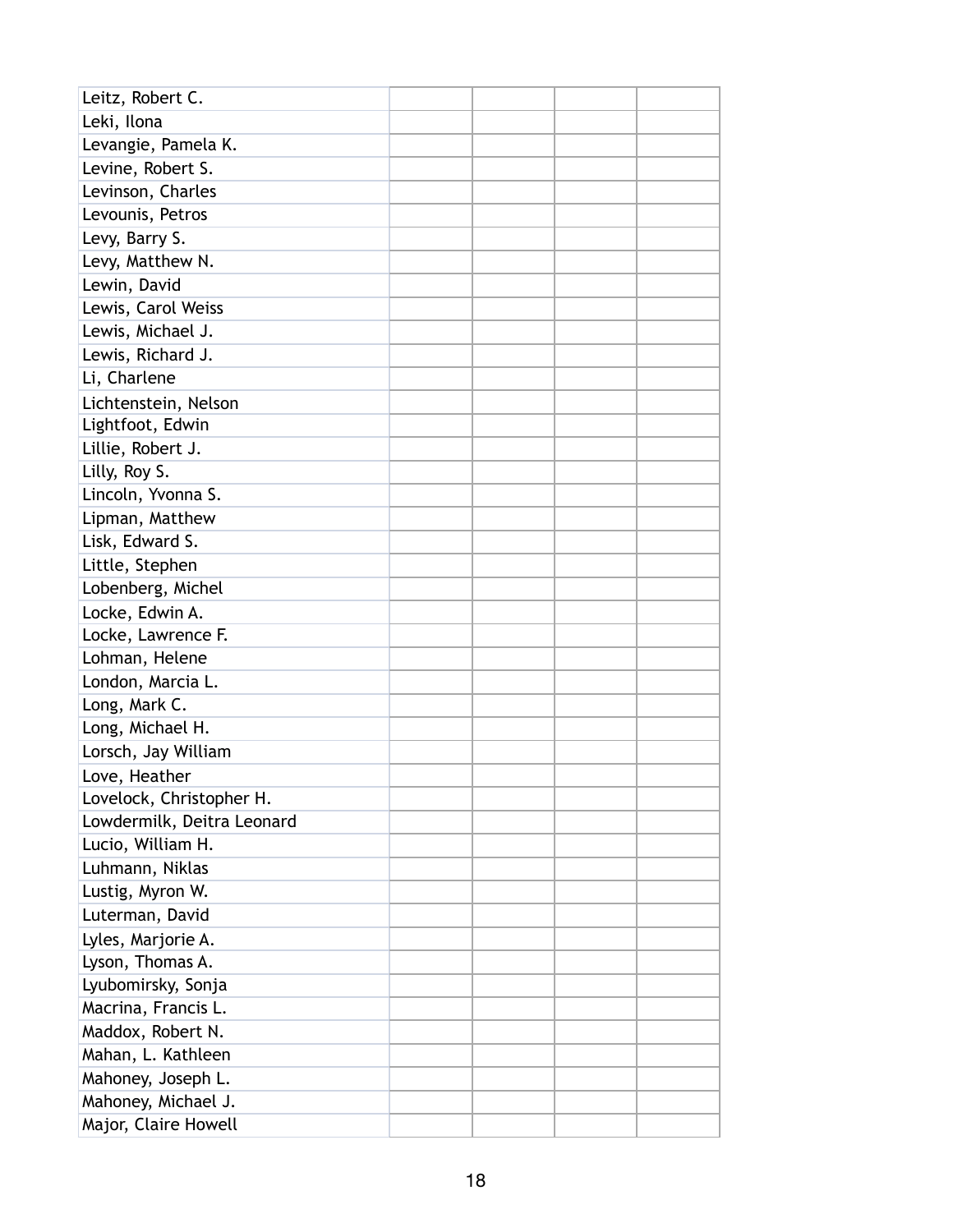| Malick, Maude H.                  |  |  |
|-----------------------------------|--|--|
| Mandell, Stephen R.               |  |  |
| Mander, Jerry                     |  |  |
| Mansfield, Edwin                  |  |  |
| Mantel, Samuel J.                 |  |  |
| Manuel, Peter                     |  |  |
| Manwell, James F.                 |  |  |
| Maple, Frank F.                   |  |  |
| Marchment Middleton, John Francis |  |  |
| Marcus, Fred Harold               |  |  |
| Marieb, Elaine N.                 |  |  |
| Marmor, Theodore R.               |  |  |
| Marquardt, Michael J.             |  |  |
| Marshall, Bruce                   |  |  |
| Martin, Howard                    |  |  |
| Martin, Joanne                    |  |  |
| Martin, Judith N.                 |  |  |
| Martin, Kelly D.                  |  |  |
| Martin, Reinhold                  |  |  |
| Martin, Robert Eugene             |  |  |
| Martin, Wendy                     |  |  |
| Marturano, Janice                 |  |  |
| Maslow, Abraham                   |  |  |
| Matlin, Margaret W.               |  |  |
| Matuska, Kathleen                 |  |  |
| Mauborgne, Renee                  |  |  |
| Mausner, Judith S.                |  |  |
| Maxwell, John C.                  |  |  |
| Maxwell, Joseph                   |  |  |
| May, Charles E.                   |  |  |
| May, Rollo                        |  |  |
| Mayer, Bob                        |  |  |
| Mc Cabe, Warren Lee               |  |  |
| McAllister, Thomas W.             |  |  |
| McArdle, William D.               |  |  |
| McAuley, Edward                   |  |  |
| McCahery, Joseph                  |  |  |
| McCarter, Robert J.               |  |  |
| McCloud, Scott                    |  |  |
| McDaniel, Mark A.                 |  |  |
| McGarry, Molly                    |  |  |
| McGill, lan                       |  |  |
| McGillis Bindler, Ruth            |  |  |
| McGoldrick, Monica                |  |  |
| McGowan, Jon G.                   |  |  |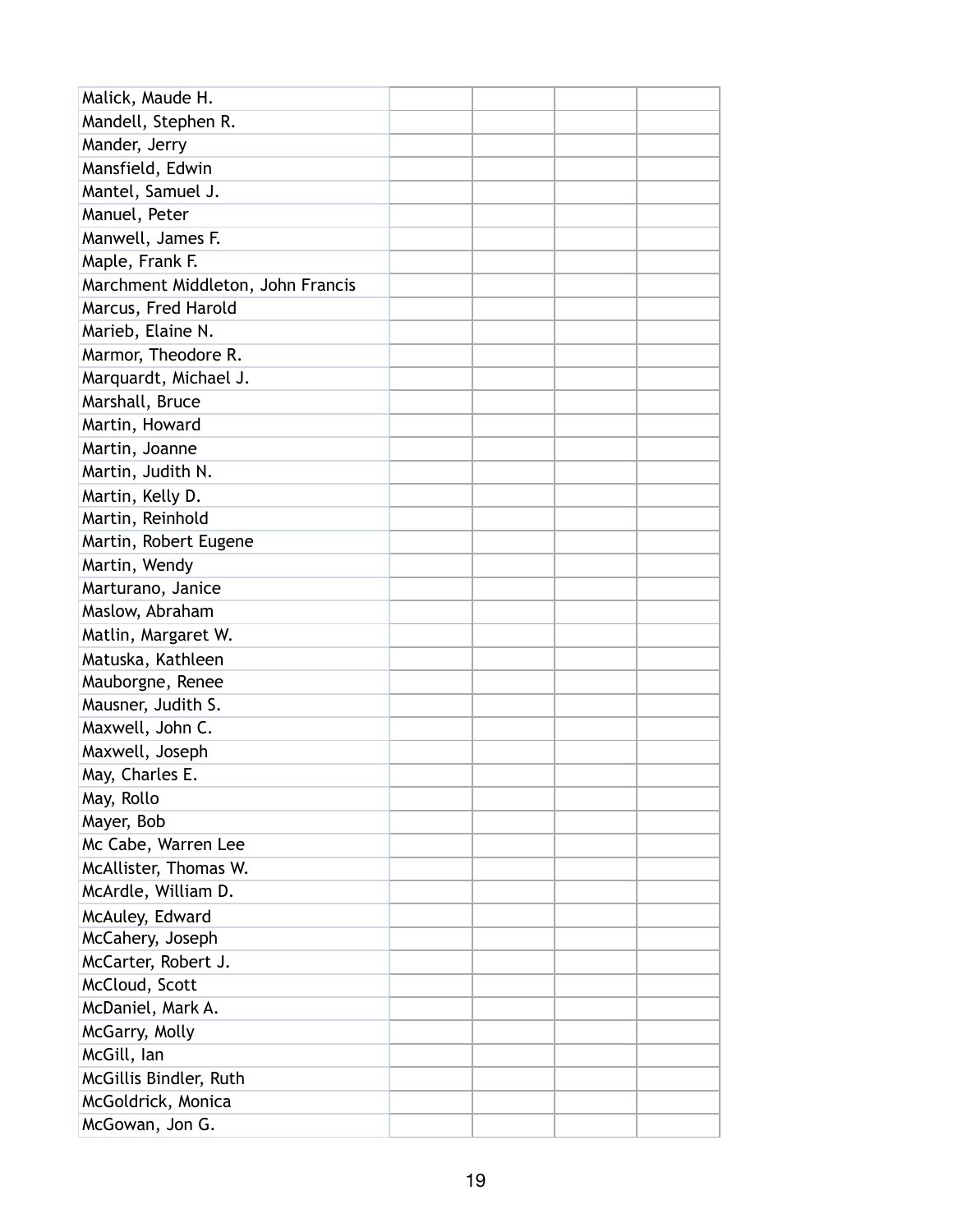| McGreal, Thomas L.       |  |  |
|--------------------------|--|--|
| McGuire, Anne Marie      |  |  |
| McHugh, Michael P        |  |  |
| McKay, Nellie Y.         |  |  |
| McKee, Annie             |  |  |
| McKee, James R.          |  |  |
| McKee, Trudy             |  |  |
| McKeown, Robert E.       |  |  |
| McKersie, Robert B.      |  |  |
| McKinney, Emily Sloane   |  |  |
| McLean, Robert A.        |  |  |
| McLeavey, Dennis         |  |  |
| McNeal, Brian Lester     |  |  |
| McNeal, James U.         |  |  |
| Mcneil, Art              |  |  |
| McNeil, John D.          |  |  |
| McQuade, Donald          |  |  |
| McWhirter, J. Jeffries   |  |  |
| Measham, Anthony R.      |  |  |
| Meline, Timothy          |  |  |
| Mendelsohn, David J.     |  |  |
| Menkel-Meadow, Carrie    |  |  |
| Mennel, Barbara Caroline |  |  |
| Meredith, Jack R.        |  |  |
| Merrill, Rebecca R.      |  |  |
| Merton, Robert King      |  |  |
| Merwin William Stanley   |  |  |
| Meyer, John W.           |  |  |
| Meyer, Steven E.         |  |  |
| Meyers, Linda D.         |  |  |
| Michael, William B.      |  |  |
| Michel, Robert           |  |  |
| Middlemist, R. Dennis    |  |  |
| Miles, Matthew B.        |  |  |
| Miller, E. Ethelbert     |  |  |
| Miller, R. Paul          |  |  |
| Miller, Scott D.         |  |  |
| Miller, William R.       |  |  |
| Milliken, George A.      |  |  |
| Mills, Criss B.          |  |  |
| Mills, Harry             |  |  |
| Miner, Horace            |  |  |
| Mingus, Charles          |  |  |
| Minuchin, Salvador       |  |  |
| Mitchell, Olivia S.      |  |  |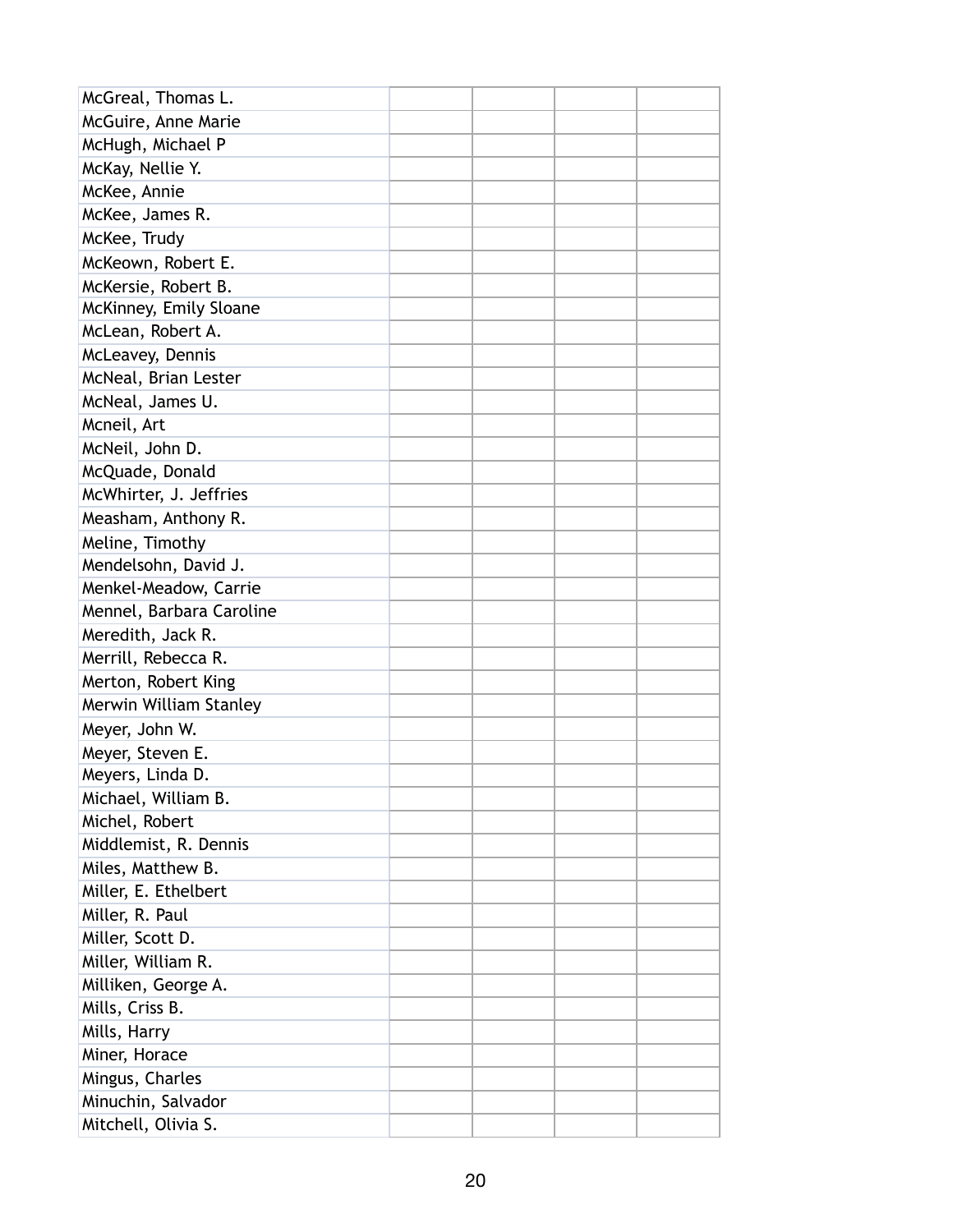| Molt, Mary             |  |  |
|------------------------|--|--|
| Monti, Elizabeth       |  |  |
| Moody, Marcia          |  |  |
| Moos, Rudolph H.       |  |  |
| Moran, Robert T.       |  |  |
| Moran, Sarah Virgilia  |  |  |
| Morisky, Donald E.     |  |  |
| Morris, Katherine S.   |  |  |
| Morris, Teresa         |  |  |
| Morton Little, Thomas  |  |  |
| Morton, Richard F.     |  |  |
| Mosby, Rebekah Presson |  |  |
| Moser, Joan            |  |  |
| Motl, Robert W.        |  |  |
| Mowbray, Carol T.      |  |  |
| Mueller, John          |  |  |
| Mulligan, Kathleen     |  |  |
| Munro, Galloway        |  |  |
| Munson, Bruce Roy      |  |  |
| Murray, Robert K.      |  |  |
| Murray, Sharon Smith   |  |  |
| Murrin, Jack           |  |  |
| Muscolino, Joseph E.   |  |  |
| Musgrove, Philip       |  |  |
| Mustazza, Leonard      |  |  |
| Mycek, Mary Julia      |  |  |
| Myers, Damian          |  |  |
| Myers, David G.        |  |  |
| Nabokov, Vladimir      |  |  |
| Najavits, Lisa         |  |  |
| Nakayama, Thomas K.    |  |  |
| Narvaez, Darcia        |  |  |
| Nathan, Andrew         |  |  |
| Nathan, Kurt           |  |  |
| Naylor, Thomas H.      |  |  |
| Nederman, Cary J.      |  |  |
| Neill, Jimmy D.        |  |  |
| Nelkin, Dorothy        |  |  |
| Nelson, Bob            |  |  |
| Nelson, David Lee      |  |  |
| Nelson, Julie A.       |  |  |
| Nelson, Melanie M.     |  |  |
| Neter, John            |  |  |
| Netter, Frank H.       |  |  |
| Neuhart, John          |  |  |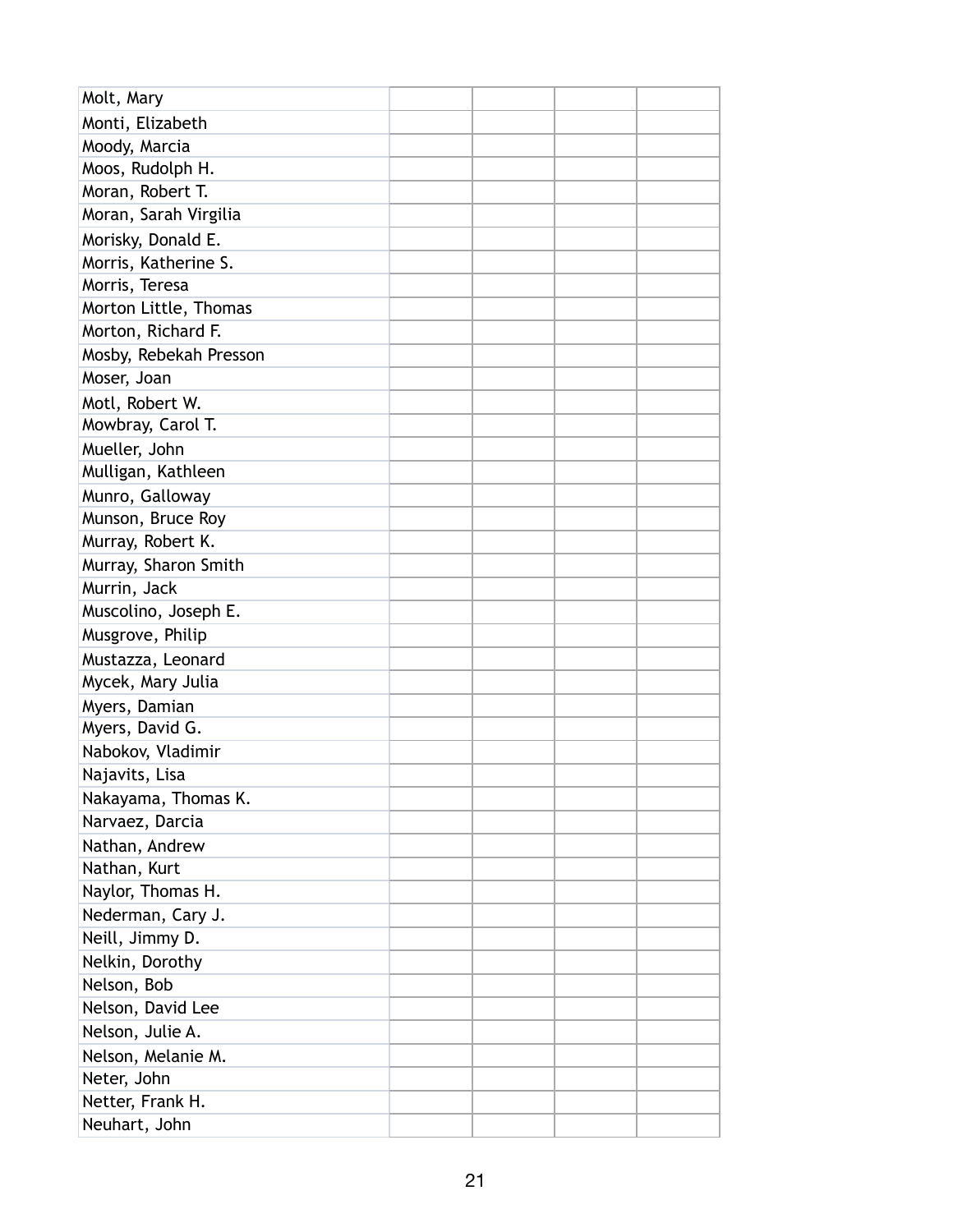| Neuhart, Marilyn         |  |  |
|--------------------------|--|--|
| Neuman, William Laurence |  |  |
| Neumeyer, David          |  |  |
| Neusner, Jacob           |  |  |
| Neville, Richard F.      |  |  |
| Nevins, Mark D.          |  |  |
| Newman, Barbara          |  |  |
| Newman, Bruce I.         |  |  |
| Newmark, Charles S.      |  |  |
| Nezu, Arthur M.          |  |  |
| Nezu, Christine M.       |  |  |
| Nicholas, Darrel D.      |  |  |
| Nicholas, James M. Ryan  |  |  |
| Nichter, Mark            |  |  |
| Niemi, Richard           |  |  |
| Niewoehner, Catherine B. |  |  |
| Niles, Spencer G.        |  |  |
| Nisenson, Eric           |  |  |
| Nobel, Park S.           |  |  |
| Nolan, James F.          |  |  |
| Nord, Walter R.          |  |  |
| Norkin, Cynthia C.       |  |  |
| Norris, Frederick W.     |  |  |
| Norris, Pippa            |  |  |
| Northouse, Peter G.      |  |  |
| Norton, David P.         |  |  |
| Norwood, Susan Leslie    |  |  |
| Notturno, Mark Amadeus   |  |  |
| Novak, Joseph Donald     |  |  |
| Nozick, Robert           |  |  |
| Nuttall, John            |  |  |
| O'Brien, Jane Clifford   |  |  |
| O'Connor, George A.      |  |  |
| O'Neill, Robert E.       |  |  |
| O'Reilly, Marc J.        |  |  |
| Odlin, Terence           |  |  |
| Odum. Eugene Pleasnats   |  |  |
| Okin, Susan Moller       |  |  |
| Okoye-Johnson, Ogo       |  |  |
| Olds, Sally B.           |  |  |
| Olds, Sally Wendkos      |  |  |
| Oliver, Mary             |  |  |
| Olsen, Gregg M.          |  |  |
| Olson, Judith A.         |  |  |
| Oreskes, Naomi           |  |  |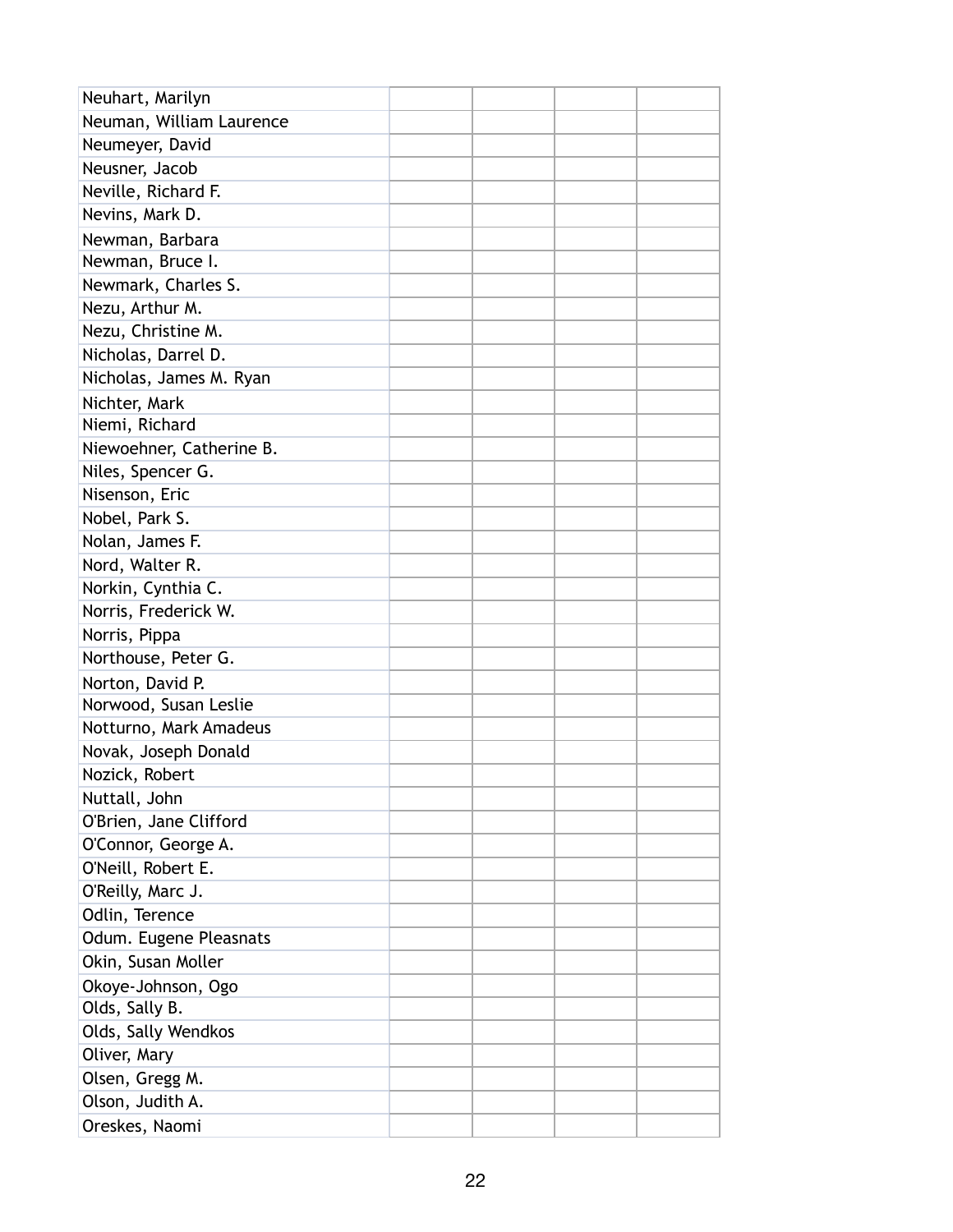| Organ, Dennis W.            |  |  |
|-----------------------------|--|--|
| Orlin, Margo N.             |  |  |
| Osborn, Richard N.          |  |  |
| Osgood, Charles             |  |  |
| Otten, Jennifer J.          |  |  |
| Ottens, Allen J.            |  |  |
| Owen, Steven, V.            |  |  |
| Owens, Robert E.            |  |  |
| Oxford, Rebecca             |  |  |
| Oyserman, Daphna            |  |  |
| Padgett, Deborah            |  |  |
| Padilla, René L.            |  |  |
| Paharia, M. Indira          |  |  |
| Pandian, Anand              |  |  |
| Papalia, Diane E.           |  |  |
| Paredes, Américo            |  |  |
| Parham, L. Diane            |  |  |
| Parker, Clifford S.         |  |  |
| Parker, Richard Guy         |  |  |
| Parse, Rosemarie Rizzo      |  |  |
| Parson, Edward A.           |  |  |
| Parsons, Jim                |  |  |
| Parsons, Michael J.         |  |  |
| Parsons, Talcott            |  |  |
| Paschen, Elise              |  |  |
| Patton, Bruce               |  |  |
| Pause, Michael              |  |  |
| Pearlson, Keri E.           |  |  |
| Pearson, Bruce              |  |  |
| Pedretti, Lorraine Williams |  |  |
| Pell, Arthur R.             |  |  |
| Pellegrino, Louis           |  |  |
| Pendleton, Heidi McHugh     |  |  |
| Perkins, David N.           |  |  |
| Perper, Maria Menna         |  |  |
| Perrin, David H.            |  |  |
| Perrine, Laurence           |  |  |
| Perry, John                 |  |  |
| Perry, Shannon E.           |  |  |
| Peters, B. Guy              |  |  |
| Peterson, Catherine A.      |  |  |
| Peterson, Janice            |  |  |
| Peterson, Kenneth D.        |  |  |
| Peyser, Lois                |  |  |
| Pfeiffer, William           |  |  |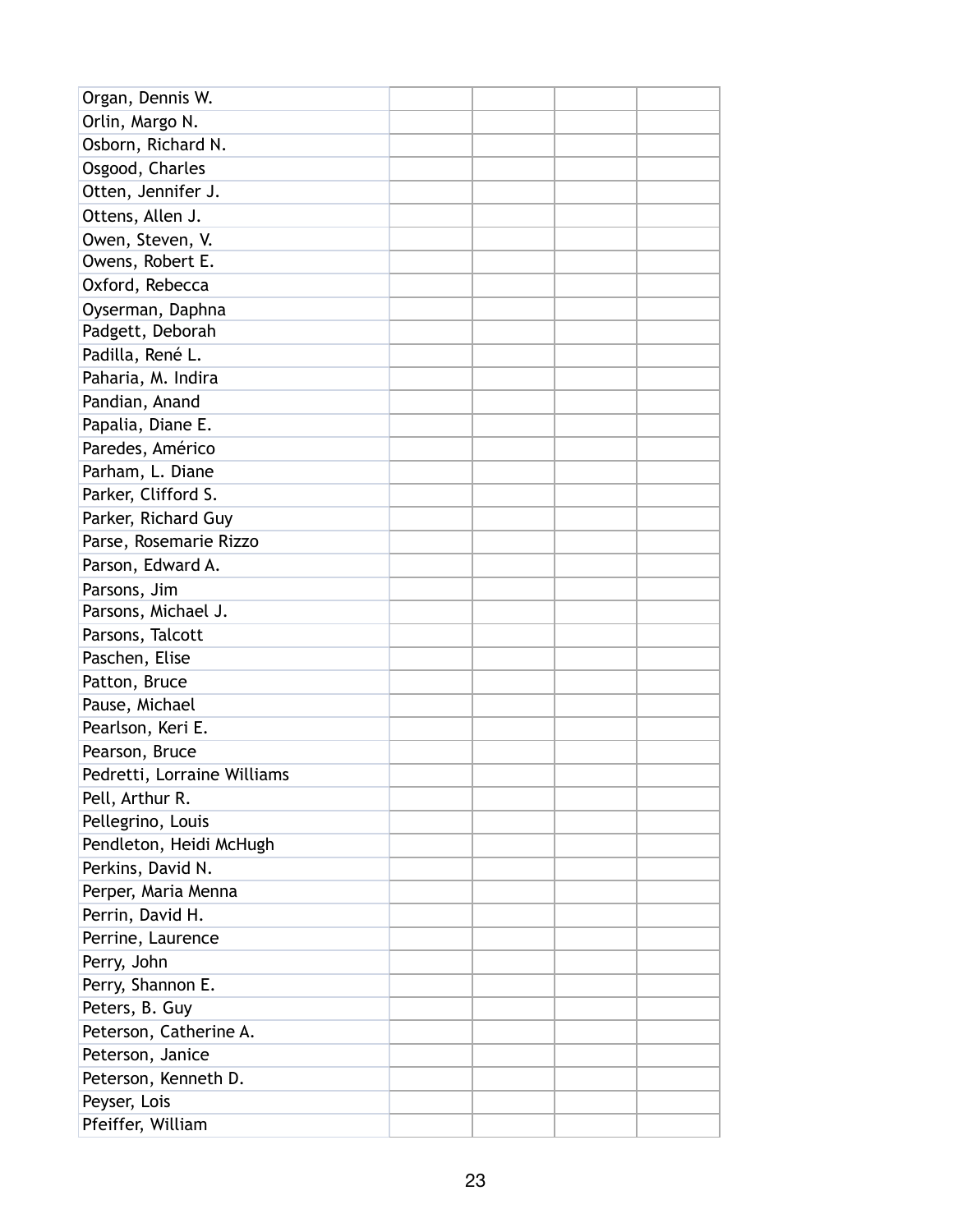| Phillips, Jack J.       |  |  |
|-------------------------|--|--|
| Picciano, Mary Frances  |  |  |
| Pickering, James H.     |  |  |
| Pierre, Jon             |  |  |
| Pike, Linda J.          |  |  |
| Pindyck, Robert S.      |  |  |
| Pine, Ray               |  |  |
| Pinker, Steven          |  |  |
| Piston-Hatlen, Deborah  |  |  |
| Pizzi, Michael          |  |  |
| Plantiga, Leon          |  |  |
| Plath, Sylvia           |  |  |
| Platte, Nathan          |  |  |
| Ploegh, Hidde           |  |  |
| Poerio, Mark            |  |  |
| Pollock, Jim            |  |  |
| Popcorn, Faith          |  |  |
| Pope, Alan              |  |  |
| Porter-Roth, Bud        |  |  |
| Porter, Lewis           |  |  |
| Porter, Richard E.      |  |  |
| Posner, Barry Z.        |  |  |
| Potter, Elizabeth       |  |  |
| Powell, Francis D.      |  |  |
| Powell, Walter          |  |  |
| Pradyot, Patnaik        |  |  |
| Prasad, Pushkala        |  |  |
| Pratt, Charlotte W.     |  |  |
| Pratt, Michael G.       |  |  |
| Preissle, Judith        |  |  |
| Prescott, Lansing M.    |  |  |
| Presser, Stanley        |  |  |
| Prince, Gerald          |  |  |
| Pritchard, Seth G.      |  |  |
| Puckett, Jay Alan       |  |  |
| Qualman, Erik           |  |  |
| Quinn, Robert E.        |  |  |
| Rabow, Jerome           |  |  |
| Raccah, Dominique       |  |  |
| Radcliffe-Vasile, Susan |  |  |
| Rae, William H.         |  |  |
| Ralph, Ruth O.          |  |  |
| Rampersad, Arnold       |  |  |
| Rancer, Andrew S.       |  |  |
| Rapp, Charles A.        |  |  |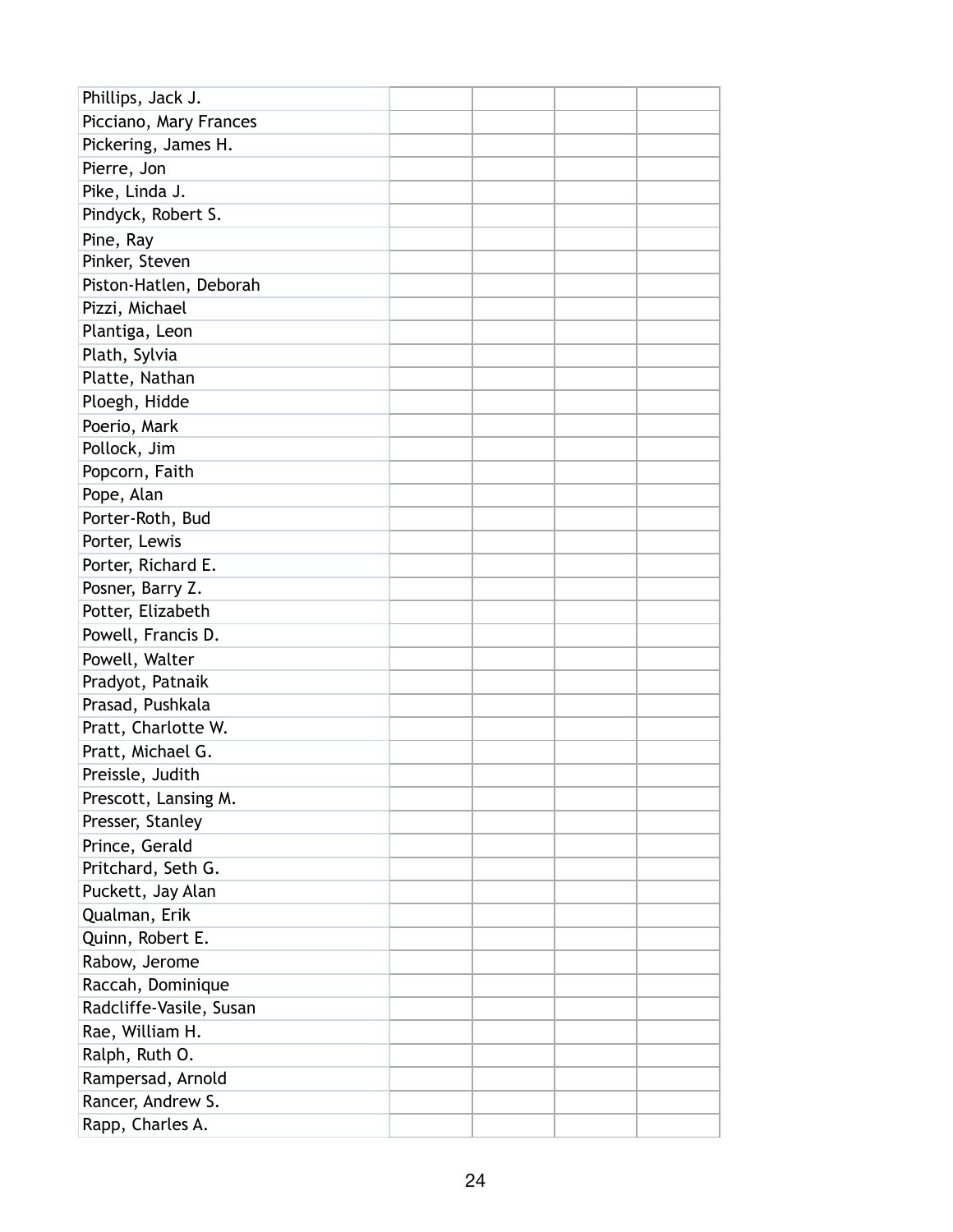| Rasmussen, Eric             |  |  |
|-----------------------------|--|--|
| Rathus, Spencer A.          |  |  |
| Ratner, Nan Bernstein       |  |  |
| Ratner, Rebecca K.          |  |  |
| Rawls, John                 |  |  |
| Raymond, Janice L.          |  |  |
| Raz, Joseph                 |  |  |
| Reamer, Frederic G.         |  |  |
| Reed, Pamela G.             |  |  |
| Reed, Walt                  |  |  |
| Reenie, Euhardy             |  |  |
| Reese, Nancy Berryman       |  |  |
| Reiser, Robert              |  |  |
| Reitz, S. Maggie            |  |  |
| Retallack, Greg J.          |  |  |
| Reyes, Mila                 |  |  |
| Reynolds, Tom D.            |  |  |
| Ribas, William B.           |  |  |
| Richard, Zachary            |  |  |
| Richards, Jack C.           |  |  |
| Richards, Paul A.           |  |  |
| Richards, Timothy J.        |  |  |
| Richardson, Carol           |  |  |
| Richman, Larry              |  |  |
| Richmond, Yale              |  |  |
| Rieg, Sue A.                |  |  |
| Rifkin, Jeremy              |  |  |
| Ringstad, Robin             |  |  |
| Rist, Ray C.                |  |  |
| Ritchie, William C.         |  |  |
| Robbins, Stephen P.         |  |  |
| Roberts, Albert R.          |  |  |
| Robinson, Richard H.        |  |  |
| Rockhill, Gabriel           |  |  |
| Rodgers, Francis G.         |  |  |
| Rodrigues, Carl A.          |  |  |
| Roethlisberger, Fritz Jules |  |  |
| Rogers, Anthony L.          |  |  |
| Rogers, Carl R.             |  |  |
| Roizen, Nancy J.            |  |  |
| Rosenberg, Marc Jeffrey     |  |  |
| Rosenberg, Marshall B.      |  |  |
| Rosengren, Karl             |  |  |
| Rosenthal, Robert           |  |  |
| Rothwell, William J.        |  |  |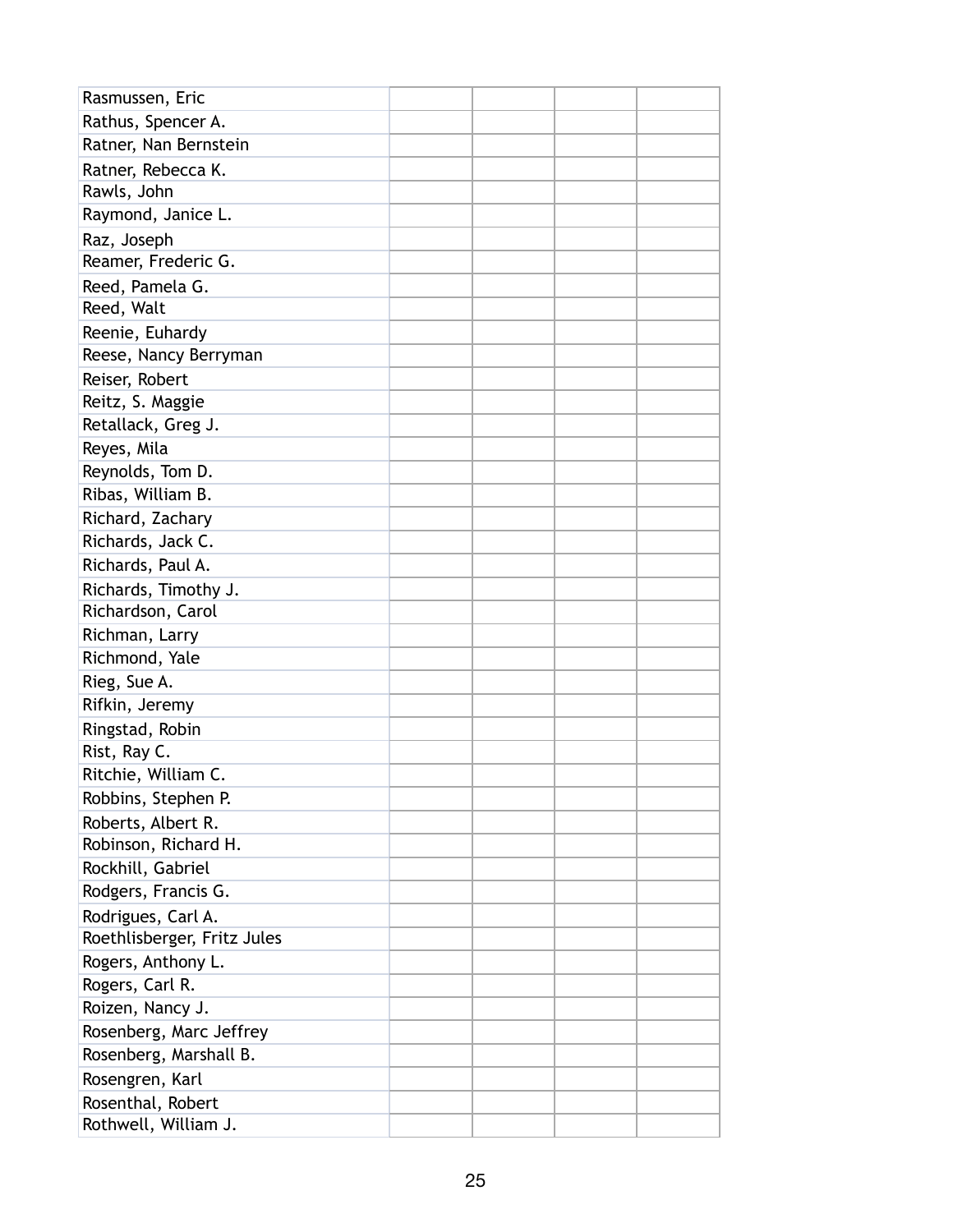| Roust, Colin                |  |  |
|-----------------------------|--|--|
| Rowan, Brian                |  |  |
| Royeen, Charlotte Brasic    |  |  |
| Royse, David D.             |  |  |
| Rozman, Deborah             |  |  |
| Rubenstein, Richard E.      |  |  |
| Rubin, Gayle                |  |  |
| Rubin, Joan                 |  |  |
| Rubinfeld, Daniel L.        |  |  |
| Ruckdeschel, Roy            |  |  |
| Russell, Ross               |  |  |
| Sabatier, Paul A.           |  |  |
| Sadler, Troy D.             |  |  |
| Saleebey, Dennis            |  |  |
| Salzberg, Sharon            |  |  |
| Samovar, Larry              |  |  |
| Sanders James R.            |  |  |
| Sanders, Joseph             |  |  |
| Sanders, K.M.               |  |  |
| Sanders, Norman             |  |  |
| Sanders, Ross M.            |  |  |
| Sanderson, Catherine Ashley |  |  |
| Sandler, Irving             |  |  |
| Sanjay, T. Menon            |  |  |
| Sarafino, Edward P.         |  |  |
| Sarat, Austin               |  |  |
| Sassen, Saskia              |  |  |
| Saunders, Carol S.          |  |  |
| Savickas, Mark              |  |  |
| Scaffa, Marjorie E.         |  |  |
| Schaefer, Jeanne A.         |  |  |
| Scharmer, Claus Otto        |  |  |
| Scheiman, Maxine            |  |  |
| Scheiman, Mitchell          |  |  |
| Schein, Edgar H.            |  |  |
| Schell, Barbara A. Boyt     |  |  |
| Schermerhorn, John R.       |  |  |
| Schilb, John                |  |  |
| Schillo, Keith K.           |  |  |
| Schisgal, Murray            |  |  |
| Schmidt, Vivien A.          |  |  |
| Schneider, Beth Z.          |  |  |
| Schneiderman, David         |  |  |
| Schneiders, Sandra Marie    |  |  |
| Schneir, Miriam             |  |  |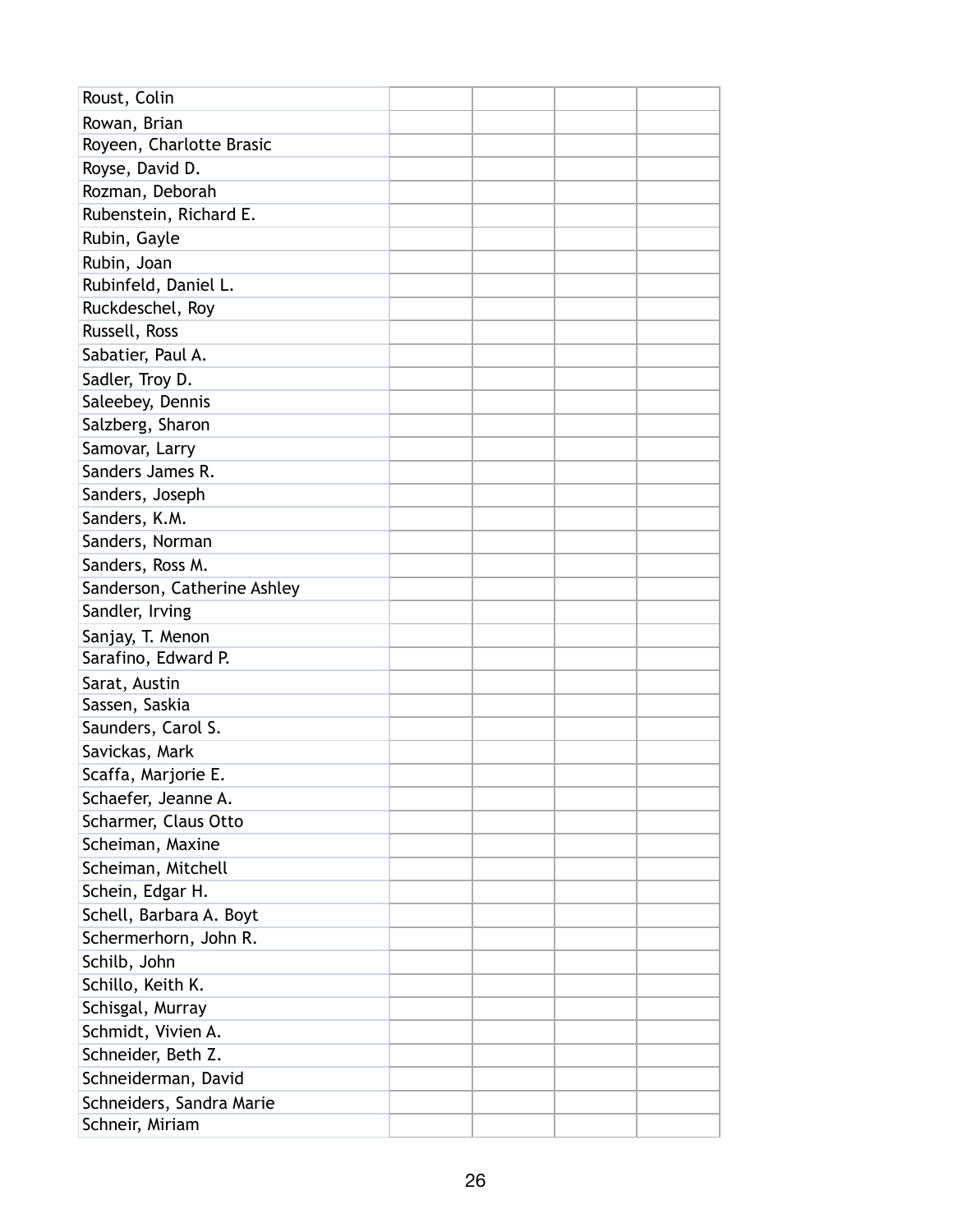| Scholes, Myron S.        |  |  |
|--------------------------|--|--|
| Scholtes, Peter R.       |  |  |
| Schön, Donald A.         |  |  |
| Schram, Martha           |  |  |
| Schroth, Goetz           |  |  |
| Schulze, Darrell G.      |  |  |
| Schutz, Alfred           |  |  |
| Schwartz, Charles Walsh  |  |  |
| Schwartz, Rachel A.      |  |  |
| Schwarz, Norbert         |  |  |
| Schwarzweller, Harry K.  |  |  |
| Schwedler, Jillian       |  |  |
| Schweiger, David M.      |  |  |
| Scott, Cynthia D.        |  |  |
| Scott, Hélène G.         |  |  |
| Scott, Joan Wallach      |  |  |
| Scott, Matthew P.        |  |  |
| Scriven, Carl            |  |  |
| Searle, John R.          |  |  |
| Sebenius, James K.       |  |  |
| Senge, Peter             |  |  |
| Sergiovanni, Thomas J.   |  |  |
| Serrano, Andres          |  |  |
| Sgroi, Suzanne M.        |  |  |
| Shafer-Landau, Russ      |  |  |
| Shafranske, Edward P.    |  |  |
| Shalhoub, Georges M.     |  |  |
| Sharda, Ramesh           |  |  |
| Shefter, Martin          |  |  |
| Sheldrake, Philip        |  |  |
| Shepard, I. Milo         |  |  |
| Shepard, Katherine       |  |  |
| Sherburne, Donald W.     |  |  |
| Sheth, Jagdish N.        |  |  |
| Shiff, Richard           |  |  |
| Shilling, James D.       |  |  |
| Shobha, Srinivasan       |  |  |
| Shoemaker, Connie        |  |  |
| Shoemaker, F. Floyd      |  |  |
| Shook, Robert L.         |  |  |
| Shore, Barry             |  |  |
| Shriberg, Arthur         |  |  |
| Shriberg, David          |  |  |
| Shugar, Ronald A.        |  |  |
| Shugart, Grace Severance |  |  |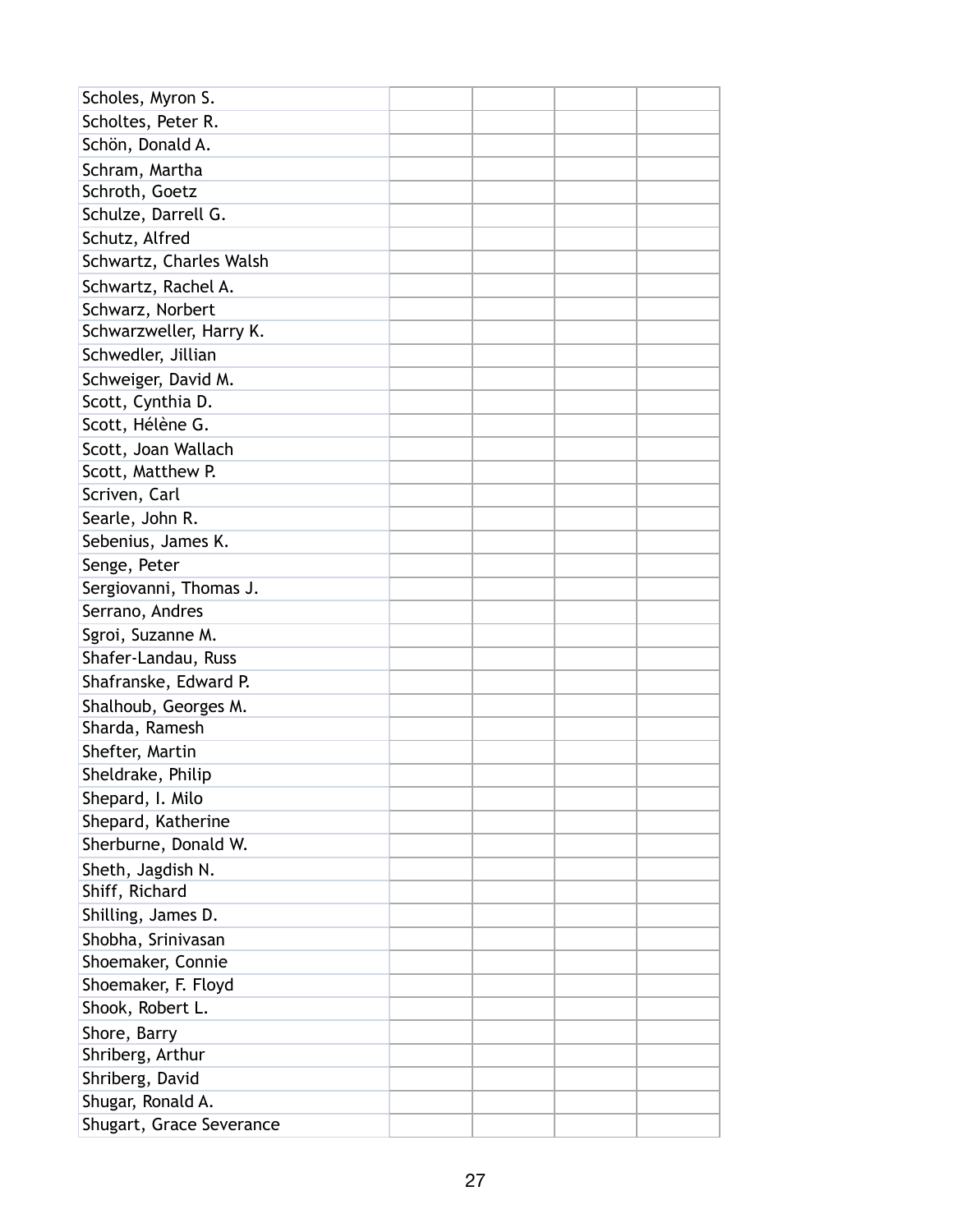| Siau, John F.           |  |  |
|-------------------------|--|--|
| Sidel, Victor W.        |  |  |
| Siedentop, Daryl        |  |  |
| Siegler, Robert S.      |  |  |
| Silbey, Susan           |  |  |
| Silver, Jonathan M.     |  |  |
| Silverman Stephen J.    |  |  |
| Silverman, David P.     |  |  |
| Simmons, Michael J.     |  |  |
| Simpson, Nancy          |  |  |
| Sims, Martha C.         |  |  |
| Singh, Gangaram         |  |  |
| Singh, R. Paul          |  |  |
| Sinnott, Raymond K.     |  |  |
| Slaughter, Charles H.   |  |  |
| Slobin, Dan Isaac       |  |  |
| Slocum, John W.         |  |  |
| Smagorinsky, Peter      |  |  |
| Smircich, Linda         |  |  |
| Smith, Julian C.        |  |  |
| Smith, N. Craig         |  |  |
| Smith, Robert McCaughan |  |  |
| Smith, Robert W.        |  |  |
| Smith, Susan L.         |  |  |
| Smith, Timothy W.       |  |  |
| Smyth, Jolene D.        |  |  |
| Snedecor, George Waddel |  |  |
| Snustad, D. Peter       |  |  |
| Sobel, David            |  |  |
| Solomon, Michael R.     |  |  |
| Solovey, Andrew D.      |  |  |
| Southwick, Steven M.    |  |  |
| Spaniol, Leroy J.       |  |  |
| Sparks, Donald L.       |  |  |
| Spears, Larry C.        |  |  |
| Spears, Marian C.       |  |  |
| Sperry, Len             |  |  |
| Spiegel, Murray R.      |  |  |
| Spinello, Richard A.    |  |  |
| Spirduso, Waneen Wyrick |  |  |
| Sposito, Garrison       |  |  |
| Springer, Haskell       |  |  |
| Spurgeon, Thomas Leslie |  |  |
| St. Germain, Sheryl     |  |  |
| Stacey, Judith          |  |  |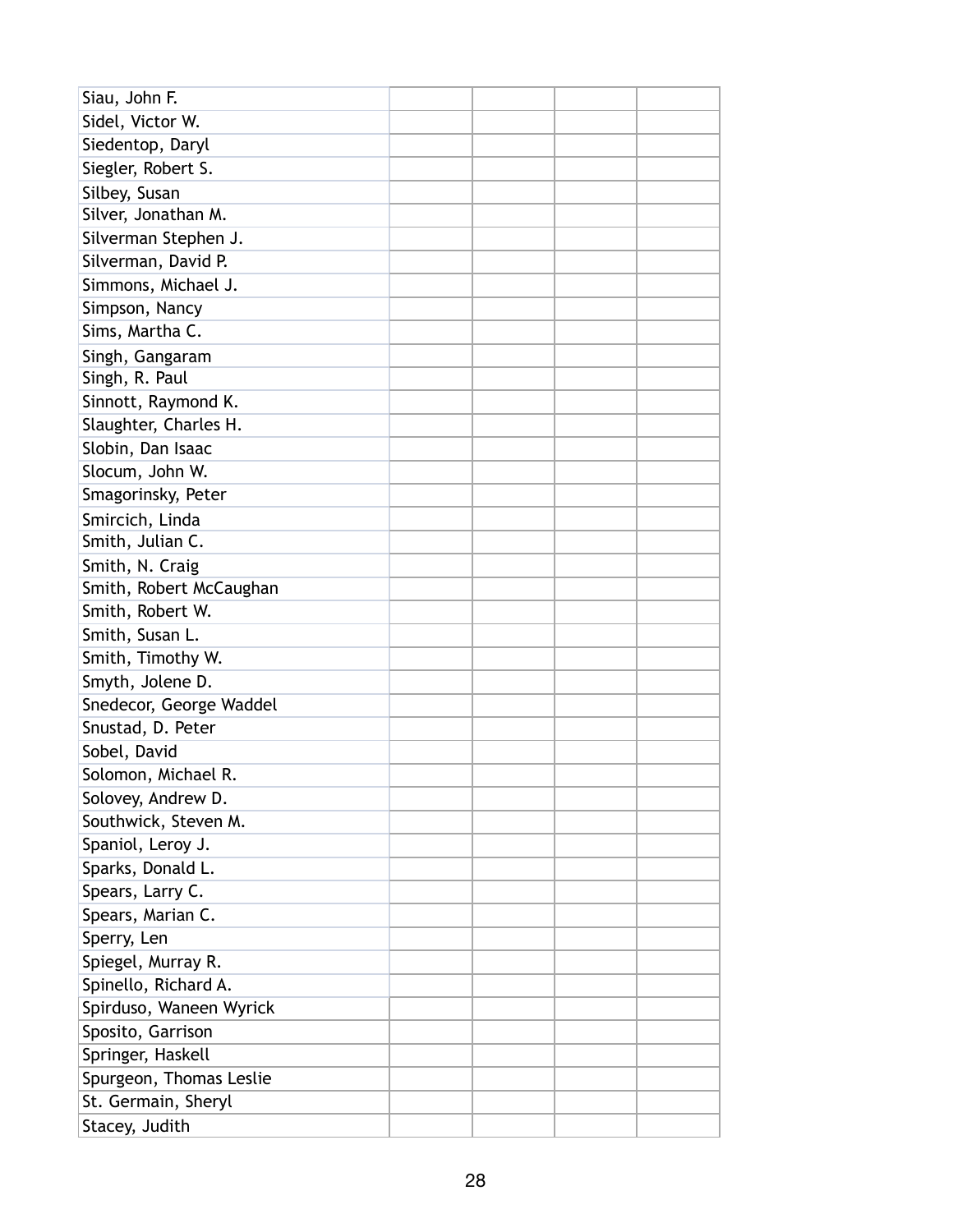| Stanhope, Marcia             |  |  |
|------------------------------|--|--|
| Stanton, Bruce A.            |  |  |
| Starratt, Robert J.          |  |  |
| Staudohar, Paul D.           |  |  |
| Stauffer, Clyde E.           |  |  |
| Stavros, Jacqueline M.       |  |  |
| Stebbins, Leslie Foster      |  |  |
| Steel, Robert George Douglas |  |  |
| Steere, Norman V.            |  |  |
| Steers, Richard M.           |  |  |
| Stensel, H. David            |  |  |
| Stephens, Martine            |  |  |
| Stevens, James               |  |  |
| Stevenson, William J.        |  |  |
| Stewart, Warren E.           |  |  |
| Stich, Frederick             |  |  |
| Stiglitz, Joseph E.          |  |  |
| Stoodt, Barbara D.           |  |  |
| Storr, Robert                |  |  |
| Story, Michael               |  |  |
| Stout, Chris E.              |  |  |
| Stout, Lynn A.               |  |  |
| Strauss, George              |  |  |
| Strauss, Leo                 |  |  |
| Streibel, Barbara J.         |  |  |
| Strewler, Gordon J.          |  |  |
| Strickland, James W.         |  |  |
| Strom, Steven                |  |  |
| Stucky, Kirk J.              |  |  |
| Sullivan, John               |  |  |
| Suls, Jerry M.               |  |  |
| Sundie, Jill M.              |  |  |
| Sussman, Michael D.          |  |  |
| Swarbrick, Margaret          |  |  |
| Swetnam, James               |  |  |
| Szilagyi, Peter G.           |  |  |
| Taiz, Lincoln                |  |  |
| Tanner, Jennifer Lynn        |  |  |
| Tashakkori, Abbas            |  |  |
| Tatano Beck, Cheryl          |  |  |
| Tatterson, Gary B.           |  |  |
| Tavris, Carol                |  |  |
| Taylor, Brandon              |  |  |
| Taylor, Edward S.            |  |  |
| Taylor, Shelley E.           |  |  |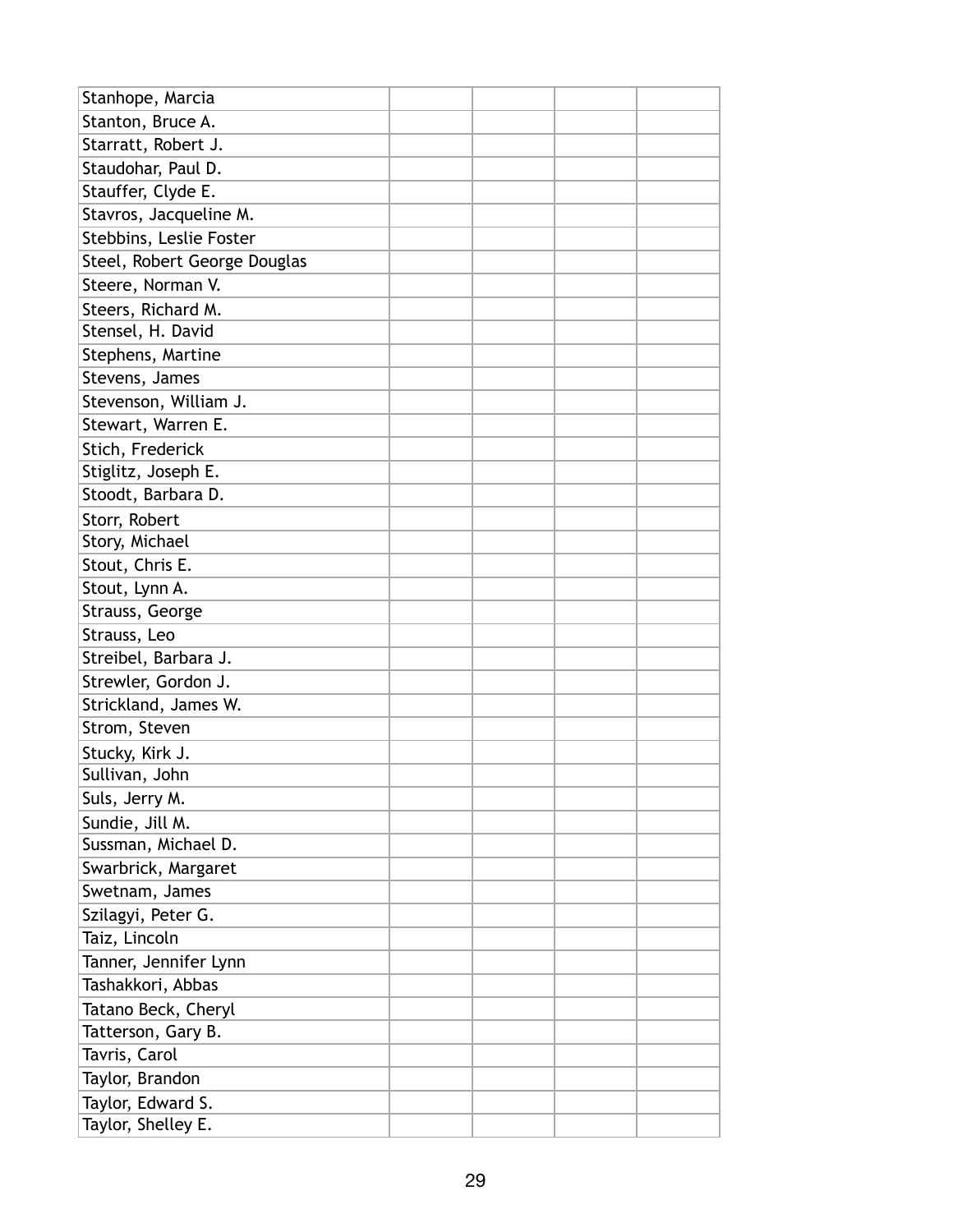| Tchobanoglous, George     |  |  |
|---------------------------|--|--|
| Teddlie, Charles          |  |  |
| Teutsch, Steven M.        |  |  |
| Thimijan, Richard W.      |  |  |
| Thomas, Kenneth R.        |  |  |
| Thomas, R. Murray         |  |  |
| Thompson, Kristin         |  |  |
| Thompson, Paul B.         |  |  |
| Thomson, William          |  |  |
| Thyer, Bruce A.           |  |  |
| Tichy, Noel M.            |  |  |
| Tilman, David             |  |  |
| Timmons, Mark             |  |  |
| Tirrell, David A.         |  |  |
| Tomasello, Michael        |  |  |
| Tommy, C. Daniel          |  |  |
| Torrie, James Hiram       |  |  |
| Tortora, Gerard J.        |  |  |
| Towne, Neil               |  |  |
| Trainor, Kevin            |  |  |
| Travis, Carol             |  |  |
| Trent, Judith S.          |  |  |
| Trevino, Linda K.         |  |  |
| Treybal, Robert Ewald     |  |  |
| Tripodi, Tony             |  |  |
| Trosten-Bloom, Amanda     |  |  |
| Tunnell, Michael O.       |  |  |
| Turban, Efraim            |  |  |
| Turner, John Douglas      |  |  |
| Tyson, Joseph B.          |  |  |
| Ulen, Thomas S.           |  |  |
| Ullman, Michael           |  |  |
| Umphred, Darcy A.         |  |  |
| Underwood, Mary           |  |  |
| Underwood, Robert F.      |  |  |
| Updegraff, John A.        |  |  |
| Uribe, Ed                 |  |  |
| Ury, William              |  |  |
| Valdman, Albert           |  |  |
| Valentas, Kenneth J.      |  |  |
| Van Den Eeden, Stephen K. |  |  |
| VanPatten, Bill           |  |  |
| Vaughan, Frances E.       |  |  |
| Vaughan, Terry A.         |  |  |
| Venturi, Robert           |  |  |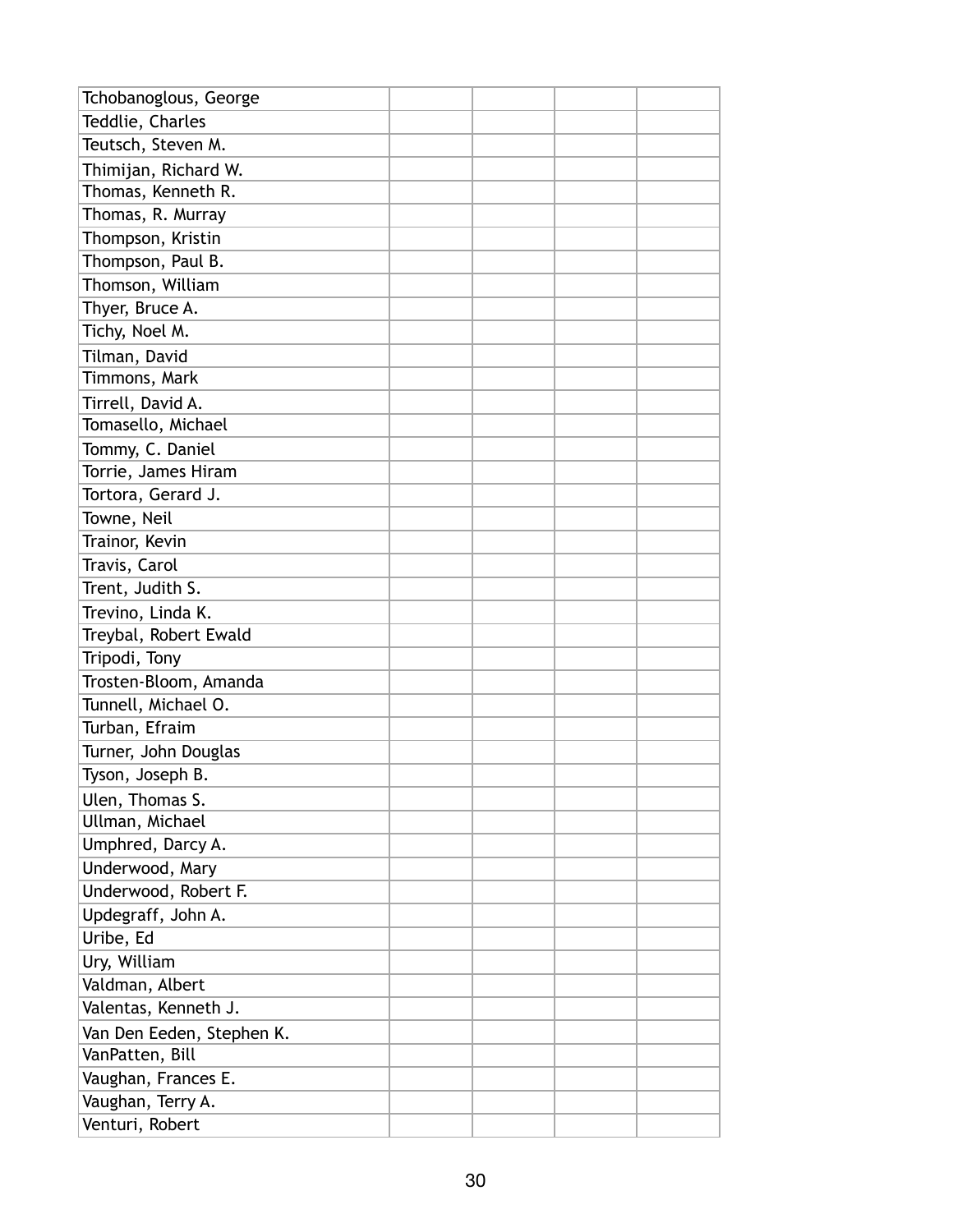| Vergari, Sandra             |  |  |
|-----------------------------|--|--|
| Verhoeven, John D.          |  |  |
| Vitell, Scott               |  |  |
| Voet, Donald                |  |  |
| Voet, Judith G.             |  |  |
| Vollmann, William T.        |  |  |
| Voss, Kim                   |  |  |
| wa Thiongo, Ngugi           |  |  |
| Waage, Frederick O.         |  |  |
| Wade, Carole                |  |  |
| Wadsworth, Gladys Elisabeth |  |  |
| Waldfogel, Joel             |  |  |
| Walker, Alice               |  |  |
| Wall, Steven                |  |  |
| Walsh, Roger N.             |  |  |
| Walsh, W. Bruce             |  |  |
| Walton, Anthony             |  |  |
| Walzer, Michael             |  |  |
| Wampold, Bruce E.           |  |  |
| Wankat, Phillip C.          |  |  |
| Wann, David                 |  |  |
| Wansink, Brian              |  |  |
| Ware, Colin                 |  |  |
| Warner, Michael             |  |  |
| Wasserman, William          |  |  |
| Watson, James D.            |  |  |
| Watson, Wendy L.            |  |  |
| Watzlawick, Paul            |  |  |
| Waxman, Sandra R.           |  |  |
| Way, Jonathan               |  |  |
| Wayne, Franklin             |  |  |
| Weed, Douglas L.            |  |  |
| Wegner, Gail D.             |  |  |
| Weick, Karl                 |  |  |
| Weinbach, Robert W.         |  |  |
| Weiner, Irving B.           |  |  |
| Weinschenk, Susan           |  |  |
| Weiss, Norman L.            |  |  |
| Wellman, Christopher Heath  |  |  |
| Welty, James R.             |  |  |
| Wentzell Emily A.           |  |  |
| Werner, William B.          |  |  |
| Wessen, Albert F.           |  |  |
| West, Darrell M.            |  |  |
| Weyland, Kurt               |  |  |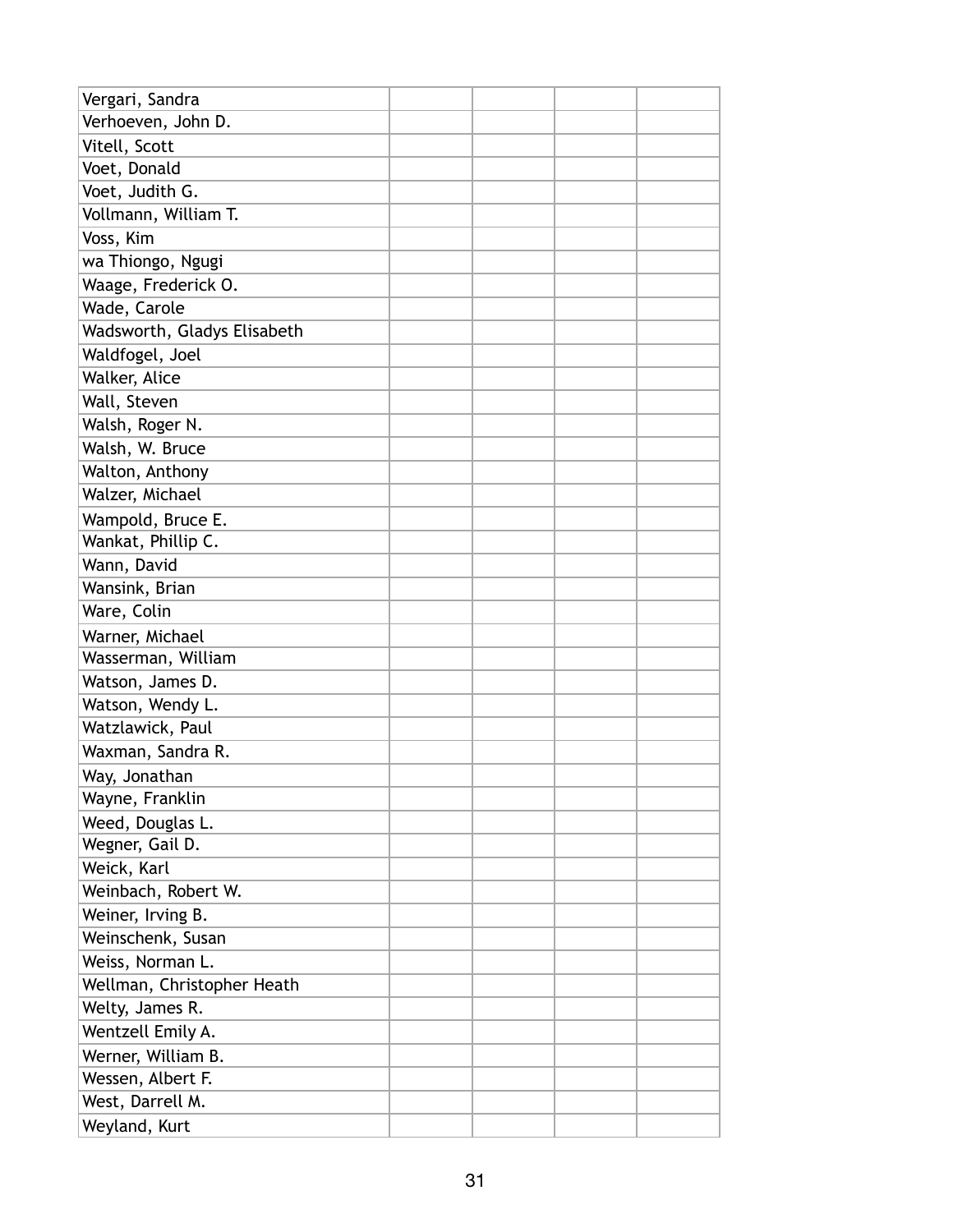| Whalen, Charles J.     |  |  |
|------------------------|--|--|
| Wheelan, A. Susan      |  |  |
| Whelton, Beverly J.B.  |  |  |
| Whetten, David A.      |  |  |
| Whitaker, Harry A.     |  |  |
| White, D. Joyce        |  |  |
| Whitney, Diana         |  |  |
| Whitney, Eleanor Noss  |  |  |
| Whittaker, Steven      |  |  |
| Wicks, Charles E.      |  |  |
| Wiersma, William       |  |  |
| Wiesel, Elie           |  |  |
| Wiesel, Marion         |  |  |
| Wildenstein, Guy       |  |  |
| Wiliams, Jessica       |  |  |
| Willard, Helen S.      |  |  |
| Williams, Jane H.      |  |  |
| Williams, Linda        |  |  |
| Williamson, Oliver E.  |  |  |
| Willis, Gordon Bruce   |  |  |
| Wilmore, Jack H.       |  |  |
| Wilson, Kris           |  |  |
| Wilson, Maxine Fay     |  |  |
| Wilson, Robert         |  |  |
| Wind, Yoram            |  |  |
| Windsor, Carolyn Ann   |  |  |
| Winifred Schultz-Krohn |  |  |
| Winner, Ellen          |  |  |
| Wirtz, Jochen          |  |  |
| Woland, Jake           |  |  |
| Womack Deanna F.       |  |  |
| Womack, James          |  |  |
| Wons, Michael K.       |  |  |
| Woodall, William G.    |  |  |
| Yamada, Tadataka       |  |  |
| Yee, Rendow            |  |  |
| Yegidis, Bonnie L.     |  |  |
| Yin, Robert K.         |  |  |
| Yoshinobu, Hakutani    |  |  |
| Young, Donald F.       |  |  |
| Young, Jeffrey E.      |  |  |
| Yudofsky, Stuart C.    |  |  |
| Zamora, Lois Parkinson |  |  |
| Zander, Benjamin       |  |  |
| Zander, Patricia E.    |  |  |